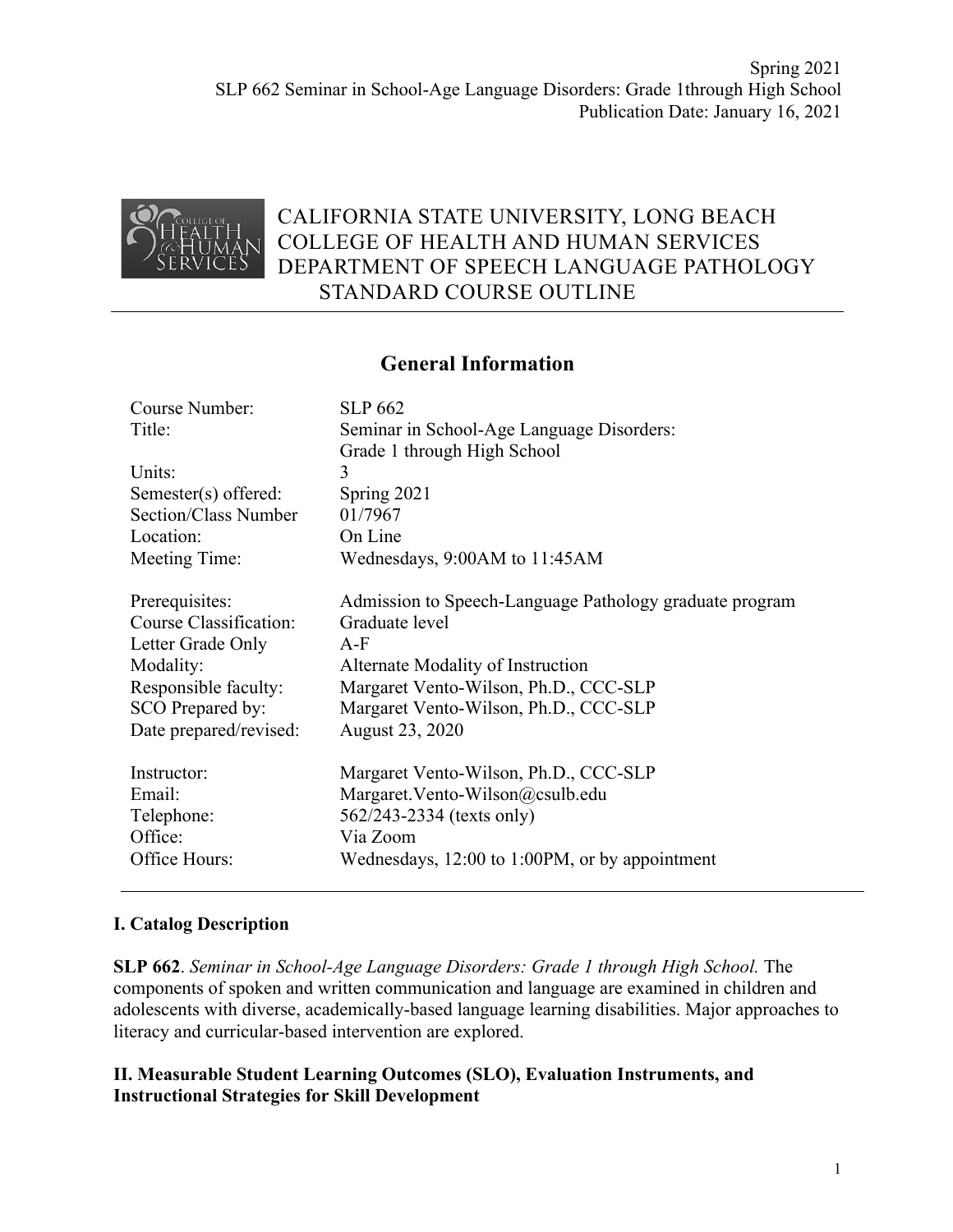Upon successful completion of this course, students will be able to:

- 1. Discuss the continuum of language learning and disorders with a focus on *developmental language disorder* from Grade 1 to High School;
- 2. Explain why clinicians make certain intervention (and assessment) choices within the context of some of the myths that persist in language intervention and daily practice
- 3. Demonstrate knowledge of the connections between and among spoken and written language development and disorders, linguistic and metalinguistic layers of language development, and cognitive and executive functions;
- 4. Demonstrate an understanding of the commonalities that exist among children, adolescents, and young adults who are labeled language disordered, learning disabled, reading disabled, and dyslexic, among other clinical and educational categories;
- 5. Apply advanced principles and procedures for developing literacy and curricular-focused intervention plans for children, adolescents and young adults with language learning disabilities across age levels and contexts;
- 6. Demonstrate an understanding of the connections among functional speech-sound disorders, literacy, and linguistic and dialectical variations and approaches to assessment and intervention in the schools;
- 7. Articulate the professional challenges facing speech-language pathologists and their everevolving roles post the new millennium.

## **III. Speech-Language Pathology Competencies and Standards**

Satisfactory completion of SLP 625 is intended to assist students in meeting the following knowledge and skill sections of the American Speech-Language-Hearing Association (ASHA) Standards for the Certificate of Clinical Competence in Speech-Language Pathology, effective January 1<sup>st</sup>, 2020. Upon completion, students will meet all of the following standards for ASHA certification as a speech-language pathologist, California licensing requirements for speechlanguage pathologist, and the requirements of California Commission on Teaching Credentialing for Speech-Language Pathology Services Credential.

Knowledge Outcomes:

*Standard IV-C:* The applicant must have demonstrated knowledge of communication and swallowing disorders and differences, including the appropriate etiologies, characteristics, anatomical/physiological, acoustic, psychological, developmental, and linguistic and cultural correlates in receptive and expressive language (phonology, morphology, syntax, semantics, pragmatics, pre-linguistic communication and paralinguistic communication) in speaking, listening, reading, writing.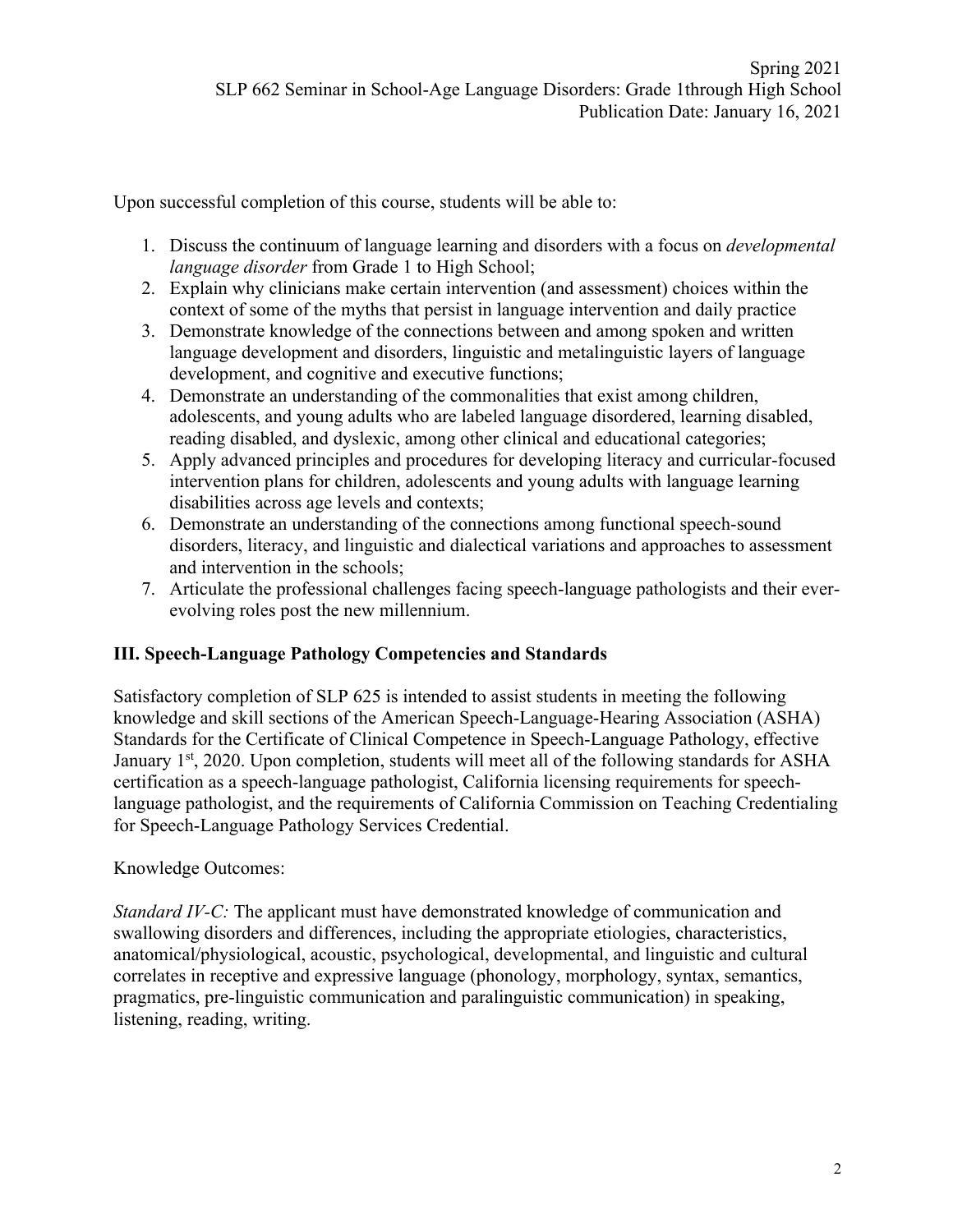*Standard IV-F*: The applicant must have demonstrated knowledge of processes used in research and of the integration of research principles into evidence-based clinical practice.

Implementation: The applicant must have demonstrated knowledge of the principles of basic and applied research and research design. In addition, the applicant must have demonstrated knowledge of how to access sources of research information and have demonstrated the ability to relate research to clinical practice.

*Standard IV-G:* The candidate must have demonstrated knowledge of contemporary professional issues.

Implementation: The applicant must have demonstrated knowledge of professional issues that affect speech-language pathology.

Issues typically include trends in professional practice and ASHA practice policies and guidelines.

#### Skills Outcomes:

*Standard V-A:* The applicant must have demonstrated skills in oral and written or other forms of communication sufficient for entry into professional practice.

The applicant must have demonstrated communication skills sufficient to achieve effective clinical and professional interaction with clients/patients and relevant others. For oral communication, the applicant must have demonstrated speech and language skills in English, which, at a minimum, are consistent with ASHA's current position statement on students and professionals who speak English with accents and nonstandard dialects. In addition, the applicant must have demonstrated the ability to write and comprehend technical reports, diagnostic and treatment reports, treatment plans, and professional correspondence in English.

*Standard V-B:* The applicant must have completed a program of study that included experiences sufficient in breadth and depth to achieve the following skills outcomes:

## Evaluation

- A. Conduct screening and prevention procedures (including prevention activities).
- B. Collect case history information and integrate information from clients/patients, family, caregivers, teachers, and relevant others, including other professionals.
- C. Select and administer appropriate evaluation procedures, such as behavioral observations, nonstandardized and standardized tests, and instrumental procedures.
- D. Adapt evaluation procedures to meet client/patient needs.
- E. Interpret, integrate, and synthesize all information to develop diagnoses and make appropriate recommendations for intervention.
- F. Complete administrative and reporting functions necessary to support evaluation.
- G. Refer clients/patients for appropriate services.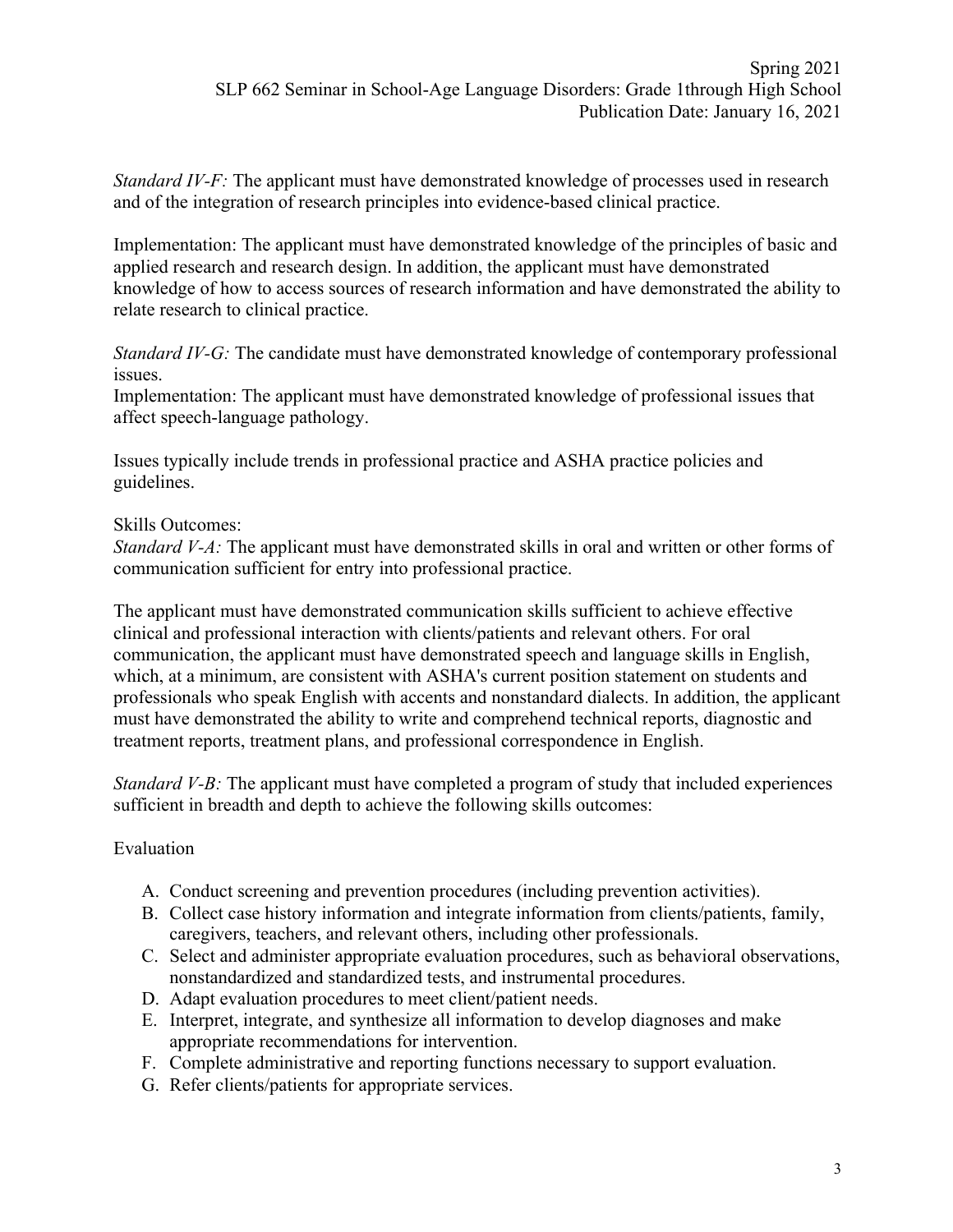### Intervention

- A. Develop setting-appropriate intervention plans with measurable and achievable goals that meet clients'/patients' needs. Collaborate with clients/patients and relevant others in the planning process.
- B. Implement intervention plans (involve clients/patients and relevant others in the intervention process).
- C. Select or develop and use appropriate materials and instrumentation for prevention and intervention.
- D. Measure and evaluate clients'/patients' performance and progress.
- E. Modify intervention plans, strategies, materials, or instrumentation as appropriate to meet the needs of clients/patients.
- F. Complete administrative and reporting functions necessary to support intervention.
- G. Identify and refer clients/patients for services as appropriate.
- H. Interaction and Personal Qualities
- I. Communicate effectively, recognizing the needs, values, preferred mode of communication, and cultural/linguistic background of the client/patient, family, caregivers, and relevant others.
- J. Collaborate with other professionals in case management.
- K. Provide counseling regarding communication and swallowing disorders to clients/patients, family, caregivers, and relevant others.
- L. Adhere to the ASHA Code of Ethics and behave professionally.
- M. These experiences should allow students to:
- N. Interpret, integrate, and synthesize core concepts and knowledge;
- O. Demonstrate appropriate professional and clinical skills; and
- P. Incorporate critical thinking and decision-making skills while engaged in identification, evaluation, diagnosis, planning, implementation, and/or intervention.

Also addressed are the following standards for the Speech-Language Pathology Services in the schools according to the CTC credentialing standards:

## *SLP Standard 2: Child Development and Speech, Language, and Hearing Acquisition*

Each candidate demonstrates knowledge of developmental milestones pertaining to typical and atypical human development and behavior, birth through twenty-two. Candidates exhibit understanding of the gender, linguistic, psycholinguistic, and cultural variables related to the normal development of speech, hearing, and language, including comprehension of first and second language and dialect acquisition. Additionally, each candidate demonstrates comprehension of cultural, socioeconomic, linguistic and dialectical differences and their role in assessment and instruction. Candidates also exhibit understanding of speech/language development across the range of disabilities. Each candidate demonstrates knowledge of the development of literacy, including phonological awareness, and an understanding of the relationship of speech and language skills to literacy, language arts, and access to the core curriculum.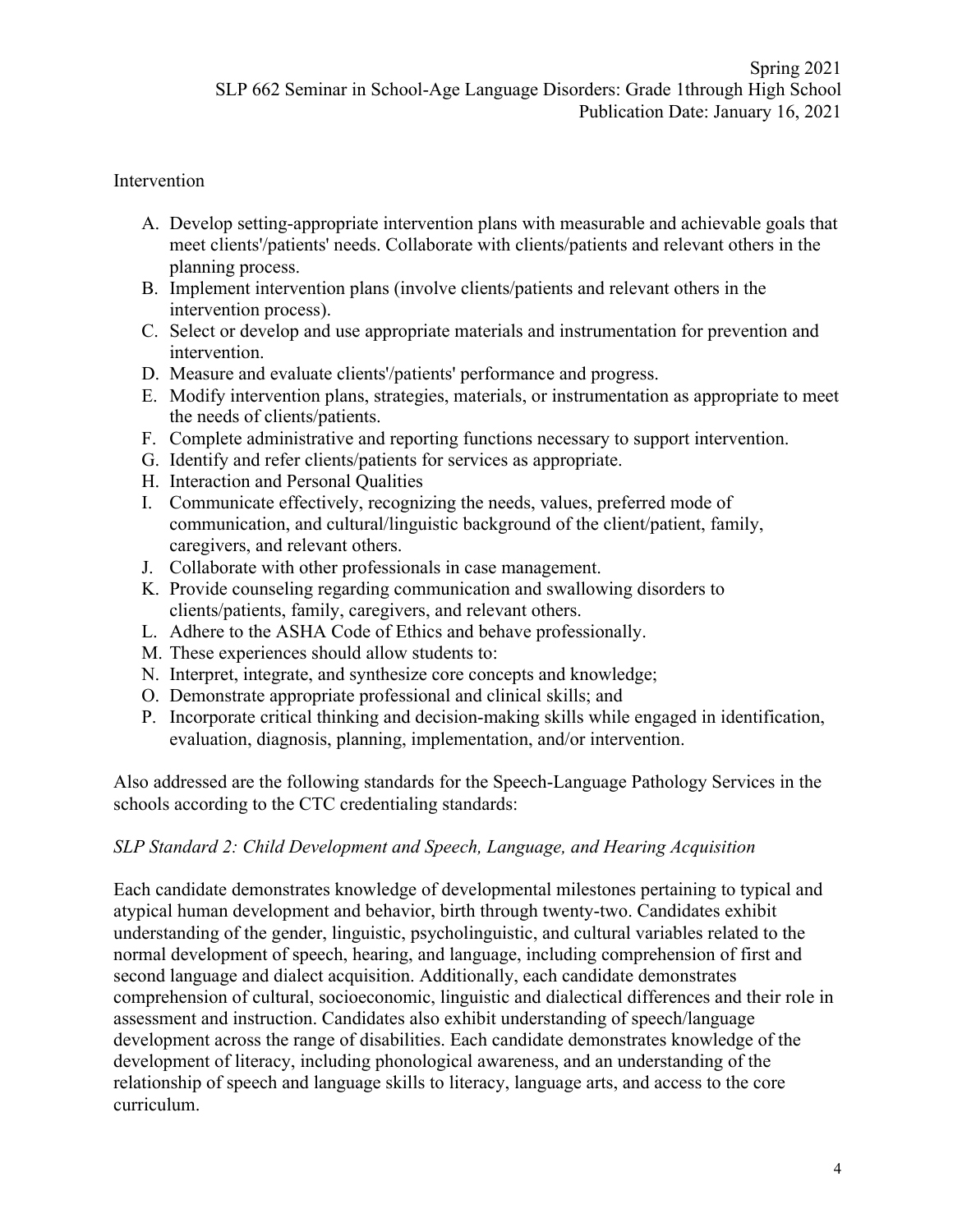#### *SLP Standard 3: Speech, Language, Hearing, and Swallowing Disorders*

Each candidate demonstrates understanding of speech, language, hearing, and swallowing disorders, including but not limited to disorders of language, articulation/phonology, fluency, voice, hearing, and swallowing. Candidates exhibit comprehension of speech, language, and hearing disorders associated with special populations, including but not limited to individuals on the autistic spectrum and/or with cerebral palsy, cleft palate, hearing impairment, developmental disabilities, learning disabilities, and traumatic brain injury.

#### *SLP Standard 4: Assessment of Speech and Language Disorders*

Each candidate demonstrates competency in the collection of relevant information regarding individuals' past and present status and family and health history. Candidates exhibit proficiency in screening and evaluation, including procedures, techniques, and instrumentation used to assess the speech and language status of children, and the implications of speech/language disorders in an educational setting. Each candidate exhibits expertise in the administration of least biased testing techniques and methodologies for assessing the speech and language skills of culturally and linguistically diverse populations (i.e., speakers of second languages and dialects), including a language sample. Candidates demonstrate proficiency in the effective use of PSC 2I-17 September-October 2010 interpreters/translators in the assessment of English language learners. Each candidate demonstrates accurate interpretation of test results and makes appropriate referrals for further evaluation or treatment. Candidates demonstrate proficiency in the assessment for and selection of appropriate augmentative and alternative communication systems. Each candidate exhibits knowledge of hearing screening procedures.

#### *SLP Standard 5: Management of Speech and Language Disorders*

Each candidate exhibits comprehension of methods of preventing communication disorders including, but not limited to, family/caregiver and teacher in-service, consultation, and collaboration. Candidates demonstrate knowledge of intervention strategies for a variety of speech, language, hearing, and swallowing disorders. Candidates use a variety of service delivery models, which may include but are not limited to: pull-out, push-in, group, classroom consultation and/or collaboration, and co-teaching. Each candidate uses appropriate intervention strategies for individuals from culturally/linguistically/socioeconomically diverse populations including the use of interpreters/translators and the facilitation of second language/dialect acquisition. Candidates use effective behavioral intervention strategies and effectively monitor the progress of students. Each candidate demonstrates proficiency in the training of students and families/caregivers, teachers and/or other professionals in the use of augmentative and alternative communication systems. Candidates exhibit knowledge of rehabilitative procedures with individuals who have hearing impairments, including the use of assistive listening devices. *SLP Standard 7: Consultation and Collaboration*

Each candidate engages in consultation and/or collaboration with teachers and other relevant personnel. Candidates consult with teachers, other personnel, and families during the prevention, assessment, and IEP process. Candidates also demonstrate relevant methods of consultation and collaboration in intervention, which may include but is not limited to the development of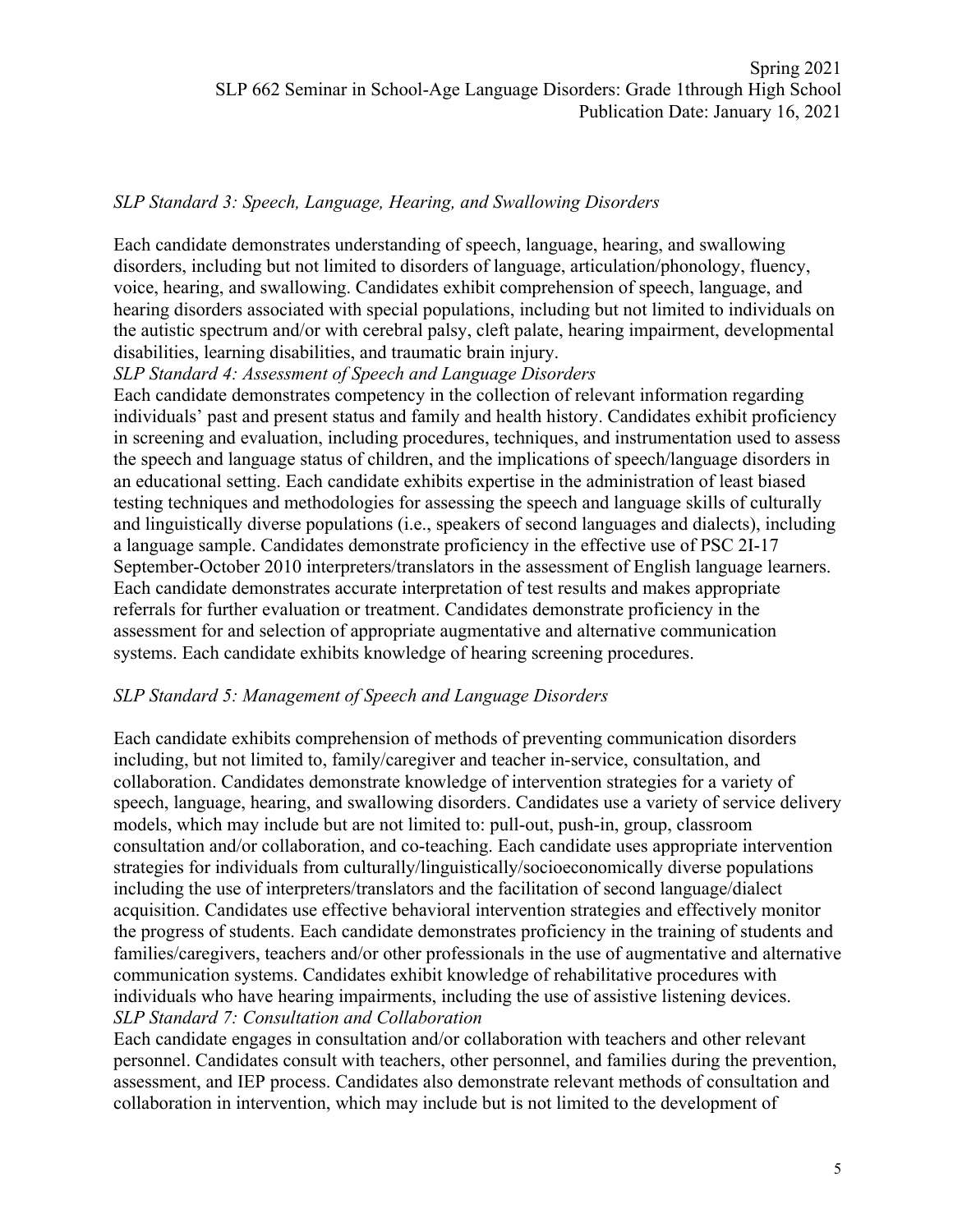program modifications to support students' learning in the classroom, including academic content in pull-out intervention, instruction of small groups in the classroom, and teaching classroom lessons.

The ASHA CAA Competencies: The CAA operates within a set of core values that are used to guide decisions to ensure excellence in graduate education. Because the CAA has been entrusted to act on behalf of the professions of audiology and speech-language pathology, the Council's actions and decisions must be credible and trustworthy. Members of the CAA, in conducting the business of accreditation of academic programs, act with:

- a. Honesty and integrity,
- b. Accountability,
- c. Fairness and validity,
- d. Clarity and consistency,
- e. Recognition of the role of creativity and innovation in meeting the established accreditation standards.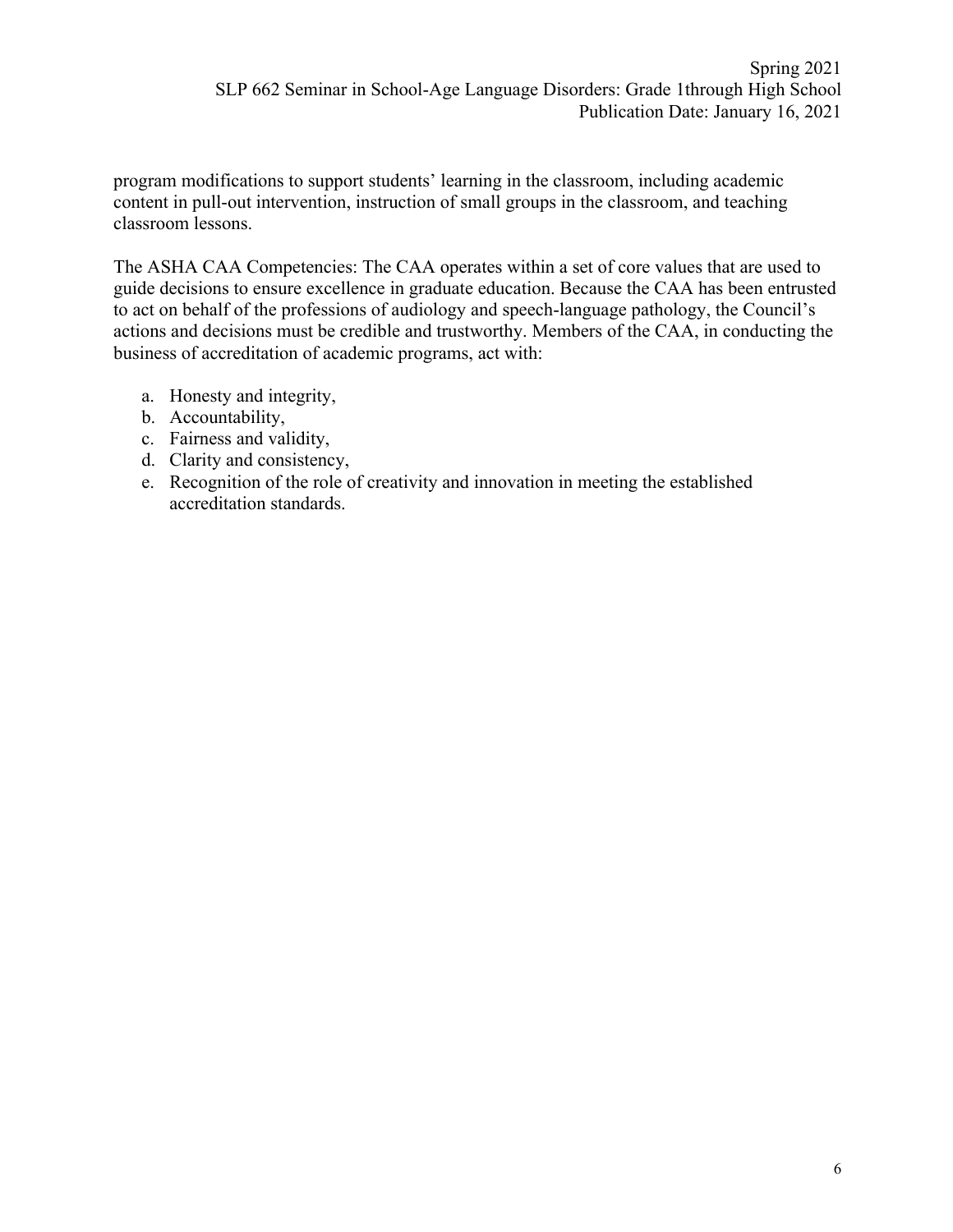## **CAA Standard 3.0B Curriculum in Speech-Language Pathology**

| <b>SLO</b>       | <b>ASHA CAA</b><br><b>Competencies</b>       | <b>ASHA CFCC</b><br><b>Standards</b>                             | <b>CCTC</b> Standards                       | <b>Learning Activities</b>                                                                                                        | <b>Evaluation</b><br><b>Method</b>                        |
|------------------|----------------------------------------------|------------------------------------------------------------------|---------------------------------------------|-----------------------------------------------------------------------------------------------------------------------------------|-----------------------------------------------------------|
| SLO <sub>1</sub> | 3.1.1 B 3.1.2 B<br>3.1.3 B                   | Standard IV-B<br>Standard IV-C                                   | SLP Standard 1,2                            |                                                                                                                                   |                                                           |
| SLO <sub>2</sub> | 3.1.2B 3.1.6 B                               | Standard IV-B                                                    | SLP Standard 1,2                            |                                                                                                                                   |                                                           |
| SLO <sub>3</sub> | 3.1.2 B 3.1.3 B                              | Standard IV-B<br>Standard IV-C                                   | SLP Standard 2, 3                           | Application (oral and<br>/or written activities;<br>Case Study; Annotated<br>Bibliography; Final<br>Project; class<br>discussions | Mid-Term, Final<br>Project, and<br><b>Grading Rubrics</b> |
| SLO <sub>4</sub> | 3.1.4B                                       | Standard IV-D                                                    | General Standard<br>2,5 SLP Standard 4      |                                                                                                                                   |                                                           |
| SLO <sub>5</sub> | 3.1.1B 3.1.3 B<br>3.1.4 B 3.1.5 B<br>3.1.6 B | Standard IV-C<br>Standard IV-D<br>Standard IV-E<br>Standard IV-F | General Standard<br>2,5 SLP Standard<br>4,5 |                                                                                                                                   |                                                           |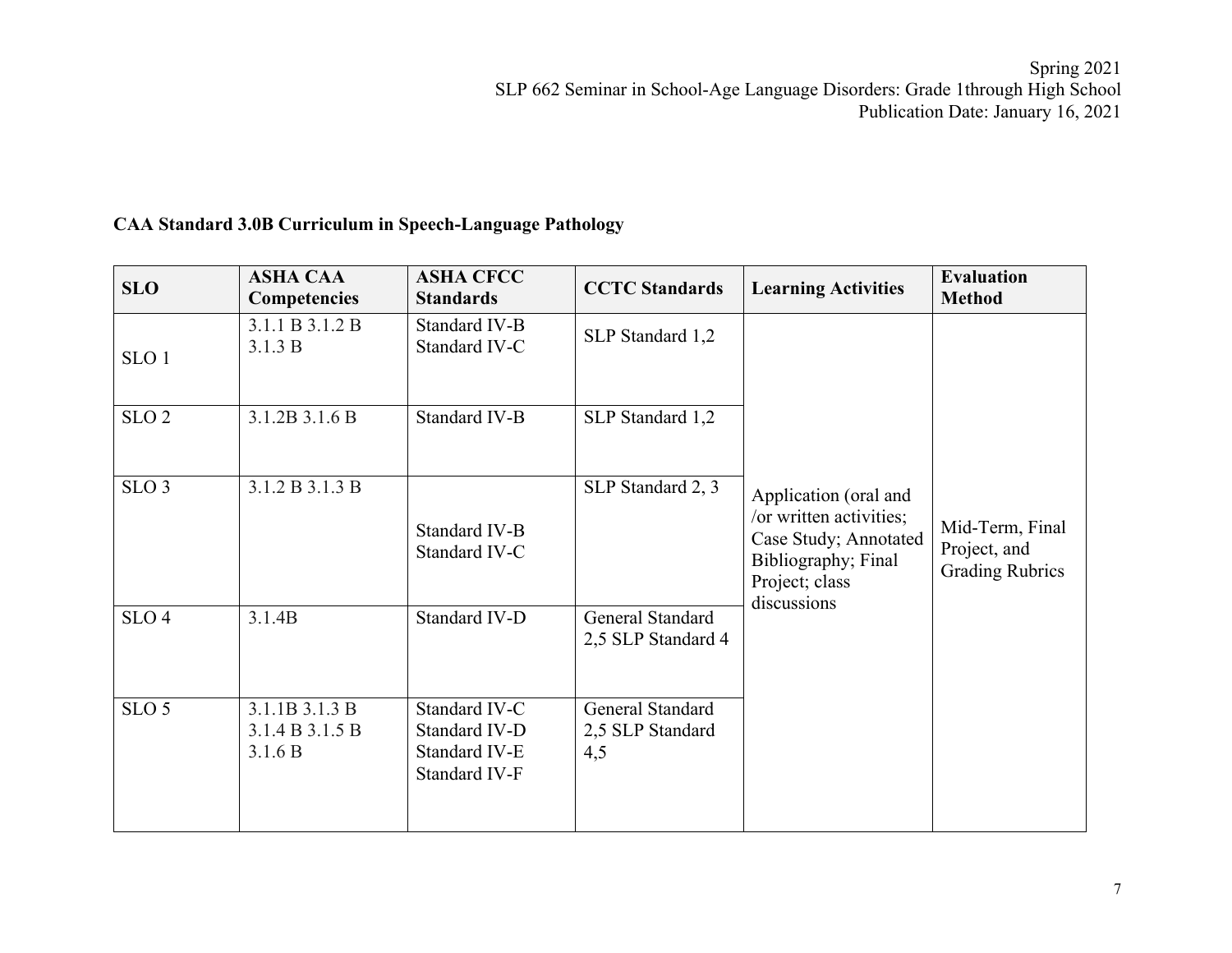| <b>SLO</b>       | <b>ASHA CAA</b><br><b>Competencies</b> | <b>ASHA CFCC</b><br><b>Standards</b> | <b>CCTC Standards</b> | <b>Learning Activities</b> | <b>Evaluation</b><br><b>Method</b> |
|------------------|----------------------------------------|--------------------------------------|-----------------------|----------------------------|------------------------------------|
| SLO <sub>6</sub> | 3.1.5B                                 | Standard IV-D                        | SLP Standard 5        |                            |                                    |
| SLO <sub>7</sub> | 3.1.5B                                 | Standard IV-D                        | SLP Standard 5        |                            |                                    |

For detailed information, please visit

- ASHA 2020 Standards for the Certificate of Clinical Competence in Speech-Language Pathology: https://www.asha.org/Certification/2020-SLP-Certification-Standards/#4
- CAA 2017 Standards for Accreditation: https://caa.asha.org/wp-content/uploads/Accreditation-Standards-Documentation-Guidance.pdf
- California Commission on Teacher Credentialing: https://www.ctc.ca.gov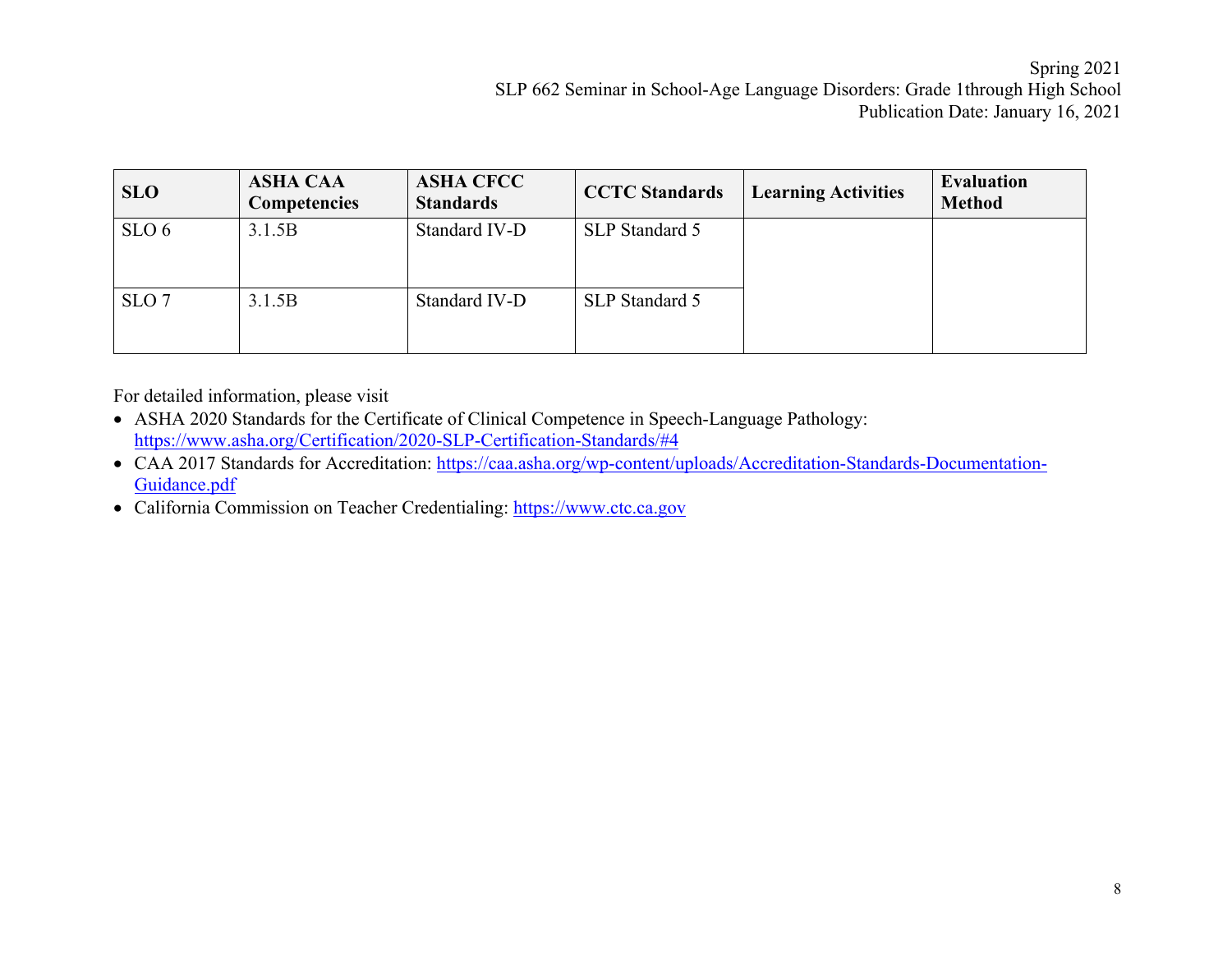### **IV. Course Modality**

This course will be presented in the following modalities:

- 1. Alternate Modality of Instruction: Electronic-based interaction, such as lecture, discussion, demonstration, and exchange of materials as the primary method of communication.
- 2. I will communicate with you via electronic-based lectures and office hours, and via email. It is expected that students will communicate with each as needed and as appropriate to the task.
- 3. Students are expected to turn in assignments as indicated in the weekly schedule. These assignments will be graded as stated in the rubric.
- 4. Assignments turned in through online methods will be monitored for timeliness and assignment compliance.
- 5. Students are expected to demonstrate respect for themselves, their student peers, the instructor, and the department personnel in all their on-line activity. Violations will be reported to the Speech-Language Pathology department chair.
- 6. Students are expected to be able to navigate a word processing program, the Beachboard portal, and the library database for research. Technical support for Beachboard can be reached at 562/985-4959 or at *helpdesk@csulb.edu*. Technical support for library research can be reached at 562/985-4672.
- 7. In the event of technical breakdowns, students may turn in assignments via an alternate portal, such as email, or by providing a paper copy of the assignment to the department on a due date agreed upon by the professor and the class.
- 8. Unless otherwise specified in the weekly calendar, class meetings will take place via alternate modality of instruction.
- 9. Academic honesty will be enforced strictly. Any violation from defined honest practices will be dealt with according to University policies.

#### **V. Methods of Instruction**

*Lecture*: Lecture is used to present basic information about the topic, the basic concepts, principles, facts, or theories and elaboration of these.

**Discussions:** Discussions are encouraged through the probing of questions and answers between teacher and students to enable critical thinking relative to cognitive, affective, and psychomotor domains.

*Multi-media presentations:* Lectures are presented through overheads or power point presentations using the computer laptop and LCD. Course handouts, illustrations, course packet materials and study guides, and videos illustrating topics on health education and the profession.

*Small group discussions:* Small group discussions are encouraged in the form of exercises that utilize critical thinking and analysis, synthesis, or evaluation of facts, situations, or cases. In some cases, the students will break up into small groups and present as resident "experts" on the topic.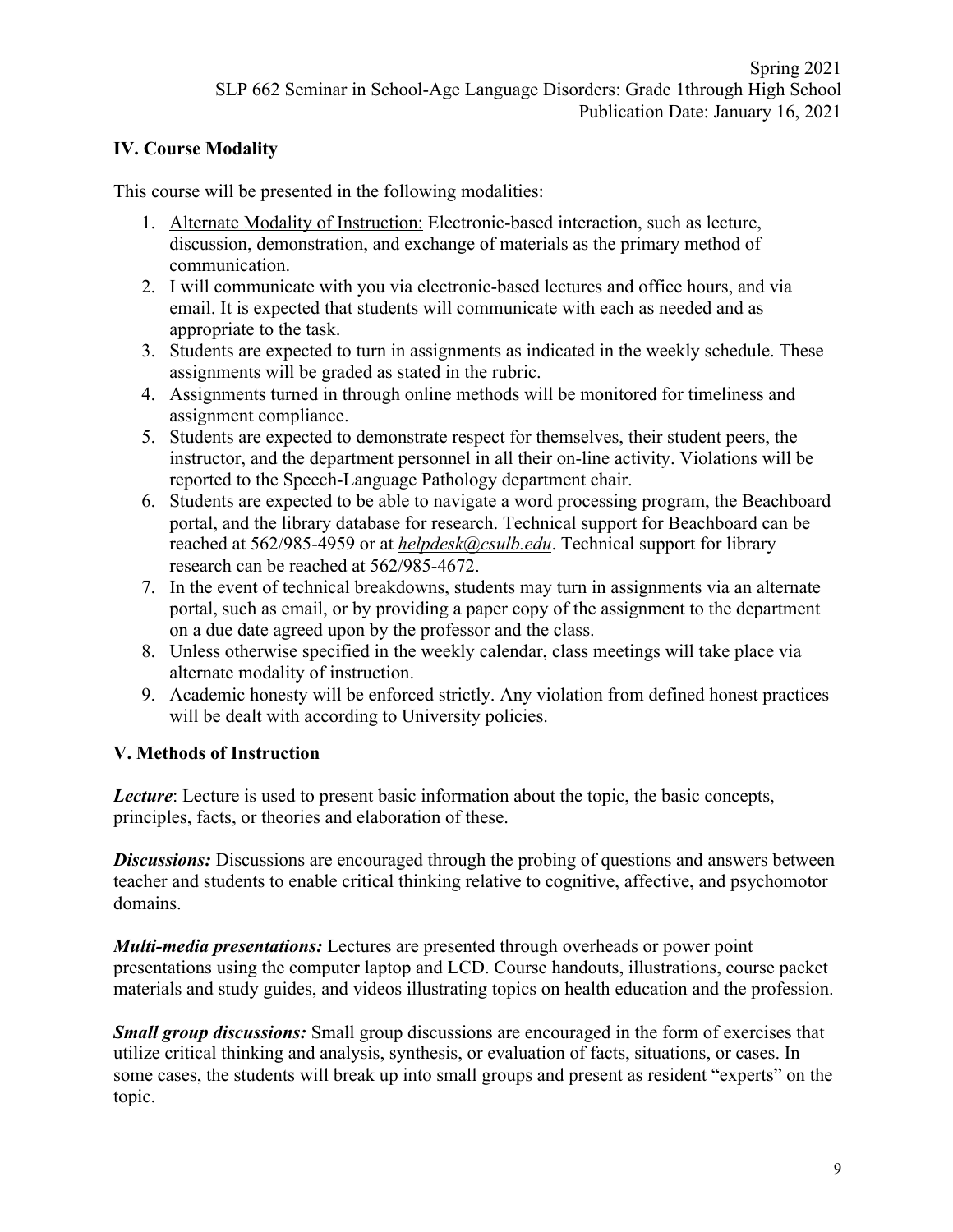*Group activities:* Small group activities include exercises that encourage students to apply theory to practice as well as develop analytical, problem solving and decision-making skills that influence their thinking, attitudes, and behaviors.

*Student group presentations*: Students may be required to develop a presentation on a topic related to the field of speech language pathology.

### **VI. Extent and Nature of Technology Use**

- a. Lectures utilize PowerPoint: Wireless internet access in all classrooms for use D2L and other internet resources are required for small group projects; online library searches for journal resources for additional course related assignments and presentations; and word processing to complete their papers.
- b. Course Compliance: All course curriculums will be designed to be compliant with ADA requirements.
- c. The course is a large lecture format; however, class discussion on clinical cases and treatment videos will be utilized to enhance active learning in this classroom environment. Video presentation may be used since speech-language pathology is a profession of acquiring and *applying scientific* and practical knowledge, which requires both content knowledge and clinical experience and judgment. Assessment and treatment videos may be used to provide students an idea of actual clinical work and an opportunity of connecting theory and knowledge to clinical practice. Students will also be required to access Beachboard to obtain supplemental materials for the class and to discuss important and relevant issues outside of the classroom to facilitate learning. In addition, PowerPoint may be used along with traditional lecture to augment learning outcomes.
- d. Students are expected to use a word processing program for written assignments, unless otherwise specified.

Specific Technology Requirements and Skills for this Course

AMI instruction requires students to have access to the following minimum hardware and software. (Information about supported web browsers will be provided in your student orientation.)

- Windows users: Windows 10, Windows 8, Windows 7.
- Mac users: Mac OS 10.10, Mac OS 10.9, Mac OS 10.8.

Students will need speakers and a headset, plus headphones and a microphone.

## **VII. Text(s) and Other Required Materials**

#### **Required:**

Bauman-Waengler, J. (2020). Articulation and phonology in speech sound disorders. United Kingdom: Pearson Publishers.

Ukrainetz, T. A. (2015). *School-age language intervention: evidence-based practices.* Austin, TX: Pro Ed Inc.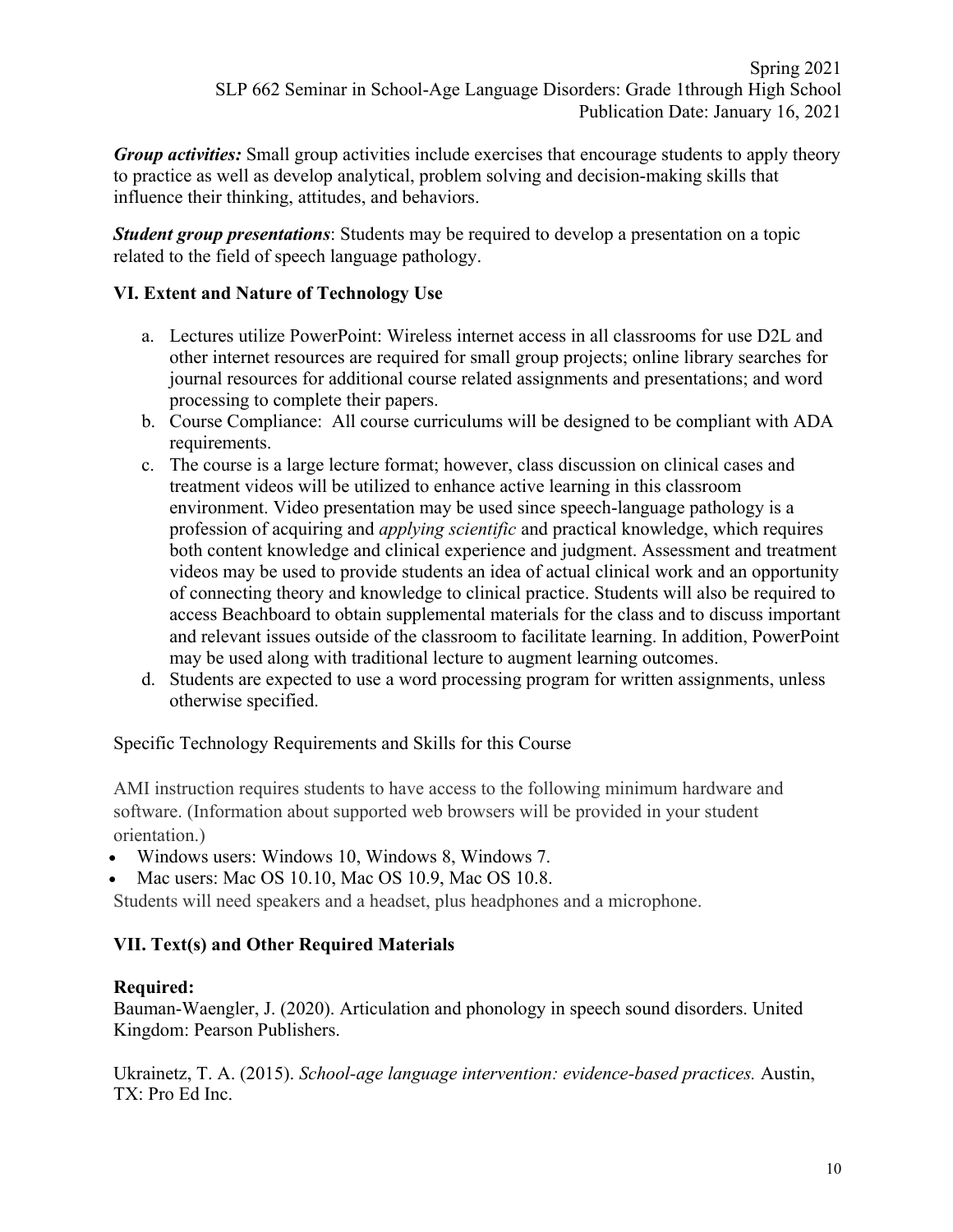Wallach, G. P., & Ocampo, A. (2020). *Language and literacy connections: Intervention for school-age children and adolescents*. Plural + Plus.

See list of scholarly journal articles on the library for additional reading. Course password: SLP662

### *Recommended:*

American Psychological Association. (2019). *Publication Manual of the American Psychological Association,* 7th ed. Washington, DC: American Psychological Association.

Shipley, K. g., & McAfee, J. G. (2016). *Assessment in speech-language pathology: A resource manual* (5<sup>th</sup> or 6<sup>th</sup> Ed.). Boston, MA: Cengage Learning.

**Note: It is expected that students will read the required readings PRIOR to class**. This will provide a foundation of knowledge, which will allow students to better understand the lecture and ask relevant questions.

## **Recommended Links:**

Intervention Target Areas: https://www.asha.org/practice-portal/clinical-topics/written-languagedisorders/intervention-target-areas/

Roles and Responsibilities of Speech-Language Pathologists With Respect to Reading and Writing in Children and Adolescents: https://www.asha.org/policy/PS2001-00104/

Practice Portal: Spoken Language Disorders: https://www.asha.org/Practice-Portal/Clinical-Topics/Spoken-Language-Disorders/

Evidence Maps: Spoken Language Disorders:

http://www.asha.org/EvidenceMapLanding.aspx?id=8589936594&recentarticles=false&year=un defined&tab=allTab&filters=/8589935906/8589936594/8589936595/8589936599/

Evidence Maps: Late Language Emergence: www.asha.org/EvidenceMapLanding.aspx?id=8589936504&recentarticles=false&year=undefine d&tab=all

## **Bibliography: Articles**

1. Arias, G., & Frieberg, J. (2017). Bilingual language assessment: Contemporary versus

recommended practice in American schools. *Language, Speech, and Hearing in Schools,* 

*48,* 1-15.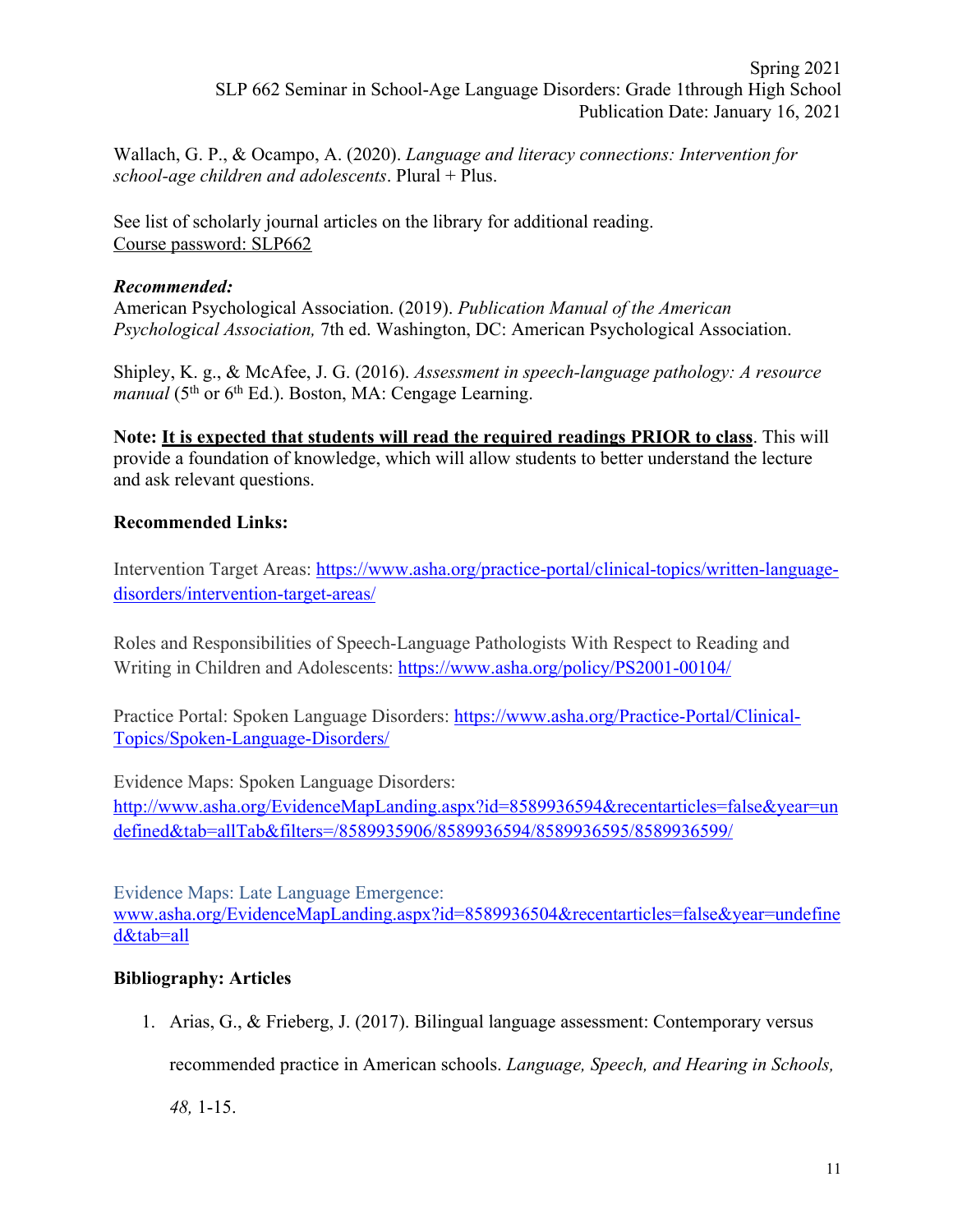3. Castilla-Earls, A., Bedore, L., Rojas, R., Fabiano-Smith, L., Pruitt-Lord, S., Restrepo, M. A., & Peña, E. (2020). Beyond scores: Using converging evidence to determine speech and language services eligibility for dual language learners. *American Journal of Speech-Language Pathology, 29,* 1116-132.

*Perspectives of the ASHA Special Interest Groups, 4, 704-711.* 

- 4. Charity Hudley, A. H., Mallinson, C., Sudler, K., & Fama, M. (2018). The socioliguistically trained speech-language pathologist: Using knowledge of African American English to aid and empower African American Clientele. *Perspectives of the ASHA Special Interest Groups SIG 1, 3*(Part ), 118-131.
- 5. De Anda, S., Blossom, M., & Abel, A. D. (2020). Cross-morpheme generalization using a complexity approach in school-age children. *Journal of Speech, Language, and Hearing Research, 63,* 3501-3524.
- 6. Ebert, K. d., & Scott, C. M. (2014). Relationships between narrative language samples and norm-referenced test scores in language assessments of school-age children. *Language, Speech, and Hearing Services in Schools, 45,* 337-350.
- 7. Ehren, B. J., Murza, K. A., & Malani, M. D. (2012). Disciplinary literacy from a speechlanguage pathologist's perspective. *Topics in Language Disorders, 32*(1), 85-98.
- 8. Fey, M. E., Long, S. H., & Finestack, L. H. (2003). Ten principles of grammar facilitation for children with specific language impairment. *American Journal of Speech-Language Pathology, 12*(1), 3-15.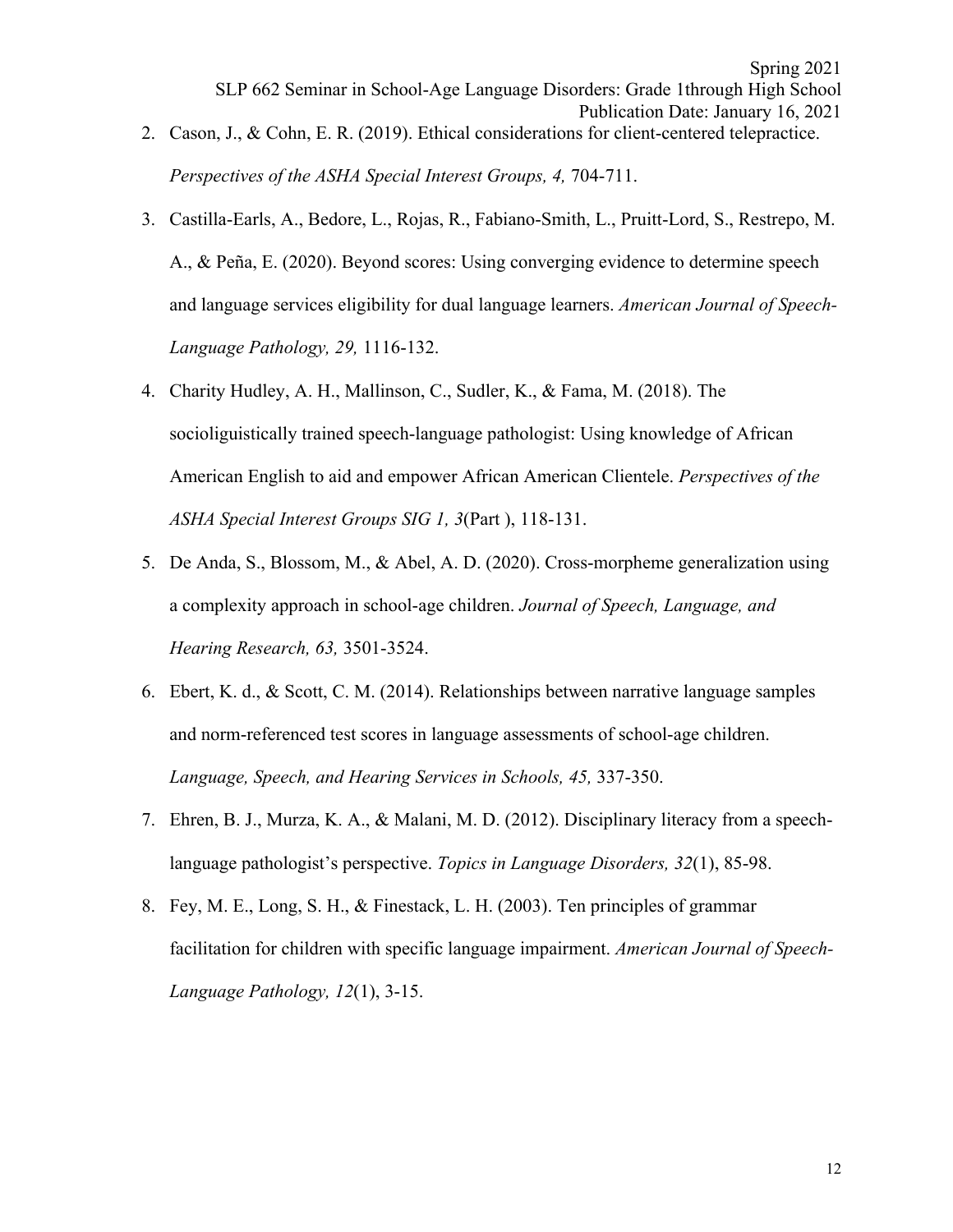- language pathologists' perspectives on diagnostic decision making. *American Journal of Speech-Language Pathology, 27,* 796-812.
- 10. Gierut, J. A. (2007). Phonological complexity and language learnability. *American Journal of Speech-Language Pathology, 16,* 6-17.
- 11. Green, L., Chance, P., & Stockholm, M. (2019). Implementation and perceptions of classroom-based service delivery: A survey of public school clinicians. *Language, Speech, and Hearing Services in Schools, 50,* 656-672.
- 12. Kenny, B., Lincoln, M, & Balandin, S. (2010). Experienced speech-language pathologists' responses to ethical dilemas: An integrated approach to ethical reasoning. *American Journal of Speech-Language Pathology, 19,* 121-134.
- 13. Krueger, B. (2019). Eligibility and speech sound disorders: Assessment of social impact. *Perspectives of the ASHA Special Interest Groups, 4,* 85-90.
- 14. Lahey, M. (1990). Who shall be called language disordered? Some reflections and one perspective. *Journal of Speech & Hearing Language Disorders*, 55, 612-620.
- 15. Meaux, A B., & Norris, J. A. (2018). Curriculum-based language interventions: What, who, why, where, and how? *Language, Speech, and Hearing Services in Schools, 49,*  165-175.
- 16. Miller, J. F., Andriacchi, K., & Nockerts, A. (2016). Using spoken language sample analysis to assess spoken language production in adolescents. *Language, Speech Hearing Services in Schools, 47,* 99-112.
- 17. Parker-McGowan, Q., Chen, M., Reichle, J., Pandit, S., Johnson, L., & Kreibich, S. (2014). Describing treatment intensity in milieu teaching interventions for children with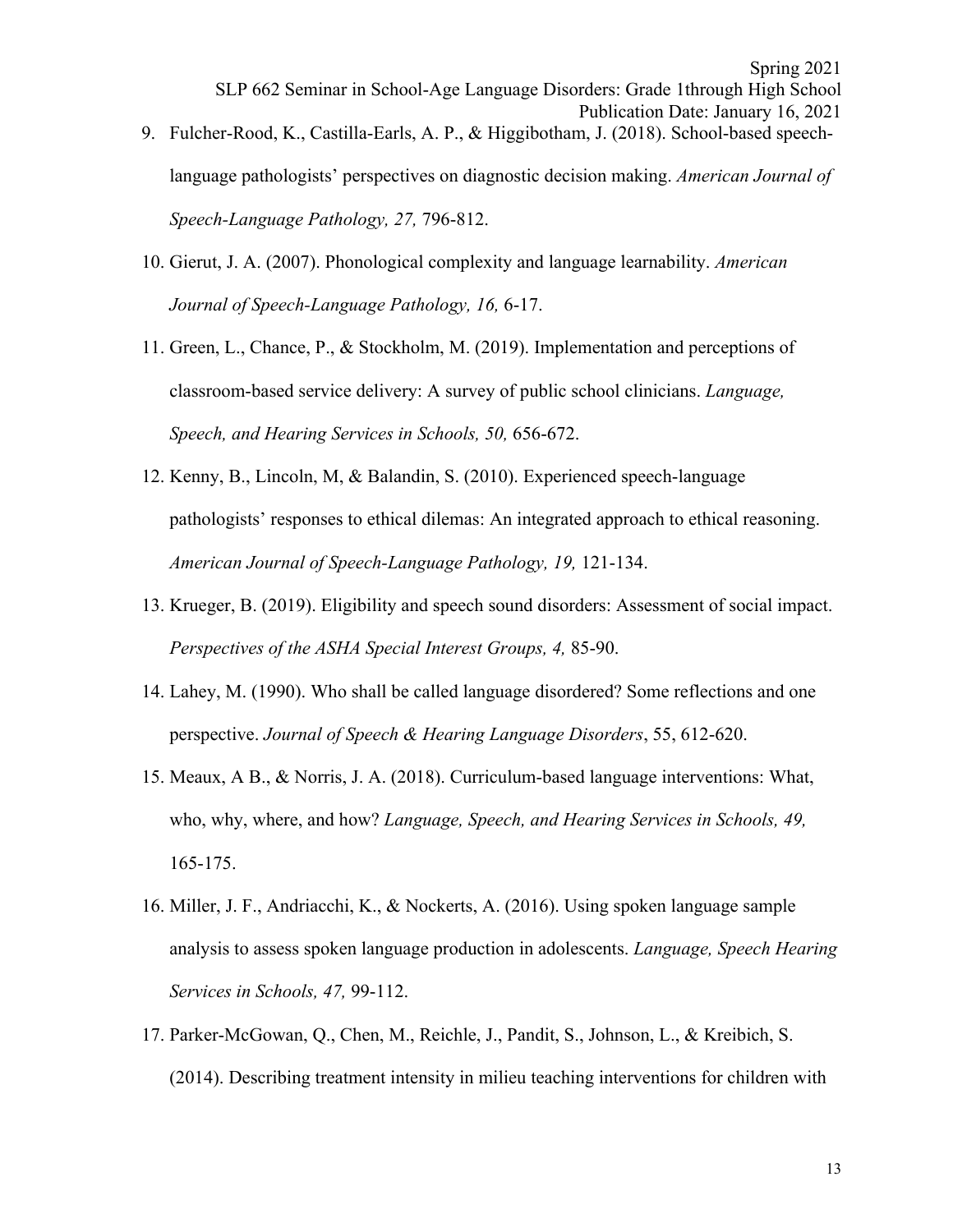- 18. Skebo, C. M., Lewis, B. A., Freebairn, L. A., Tag, J., Ciesla, A. A., & Stein, C. M. (2013). Reading skills of students with speech sound disorders at three stages of literacy development. *Language, Speech, and Hearing Services in Schools, 44,* 360-373.
- 19. St. Clair, M. C. , Forrest, C. L., Yew, S. G. K., & Gibson, J. L. (2019). Early risk factors and emotional difficulties in children at risk of developmental language disorder: A population cohort study. *Journal of Speech, Language, and Hearing Research, 62,* 2750- 2771.
- 20. Sullivan, A. L., & Bal, A. (2013). Disproportionality in special education: Effects of individual and school variables on disability risk. *Exceptional Children, 79*(4), 475-494.
- 21. Sun, L., & Nippold, M. A. (2012). Narrative writing in children and adolescents: Examining the literate lexicon. *Language, Speech, and Hearing in Schools, 43*, 2-13.
- 22. Wallach, G. P. & Sun, L. (2014). Language disorders are learning disabilities: Challenges on the divergent and diverse paths to language learning disability. *Topics in Language Disorders, 34*(1), 25-38.

#### **VIII. Topics to be covered**

| <b>Module I: Setting the Stage</b><br>An Overview of School-Age Language Disorders |                       |                                                        |  |  |  |  |
|------------------------------------------------------------------------------------|-----------------------|--------------------------------------------------------|--|--|--|--|
| Week #                                                                             | Date                  | <b>Broad Topic</b>                                     |  |  |  |  |
|                                                                                    | 01/20/2021            | Course introduction                                    |  |  |  |  |
|                                                                                    |                       | Overview of the role of the SLP in the schools         |  |  |  |  |
| $\overline{2}$                                                                     | 01/27/2021            | Language, language development, and language disorders |  |  |  |  |
|                                                                                    | Language and literacy |                                                        |  |  |  |  |
| <b>Module II: Assessment Decisions in School-Age Language Disorders</b>            |                       |                                                        |  |  |  |  |
| Week #                                                                             | Date                  | <b>Broad Topic</b>                                     |  |  |  |  |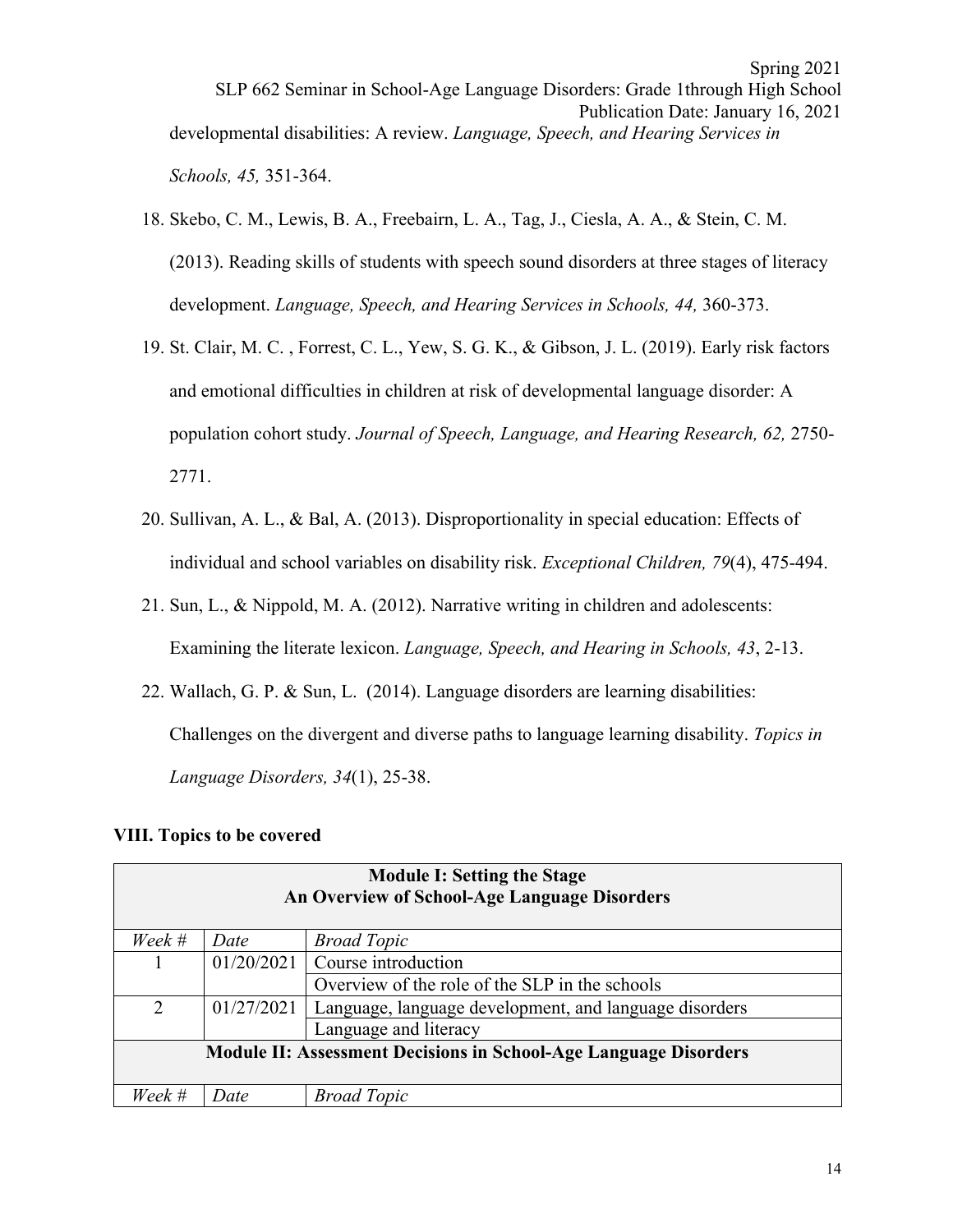Spring 2021

|                                                                              | $\omega$ pring $\omega$ $\omega$   |
|------------------------------------------------------------------------------|------------------------------------|
| SLP 662 Seminar in School-Age Language Disorders: Grade 1through High School |                                    |
|                                                                              | Publication Date: January 16, 2021 |

|                |            | $\Gamma$ uvilcation Date. January 10, 2021                        |
|----------------|------------|-------------------------------------------------------------------|
| 3              | 02/03/2021 | Key considerations of language assessment measures                |
|                |            | <b>Assessment Psychometrics</b>                                   |
| $\overline{4}$ | 02/10/2021 | Assessment practices across cultural and linguistic diversity     |
| 5              | 02/17/2021 | Assessment practices and decisions                                |
| 6              | 02/24/2021 | Assessment practices and decisions                                |
| 7              | 03/03/2021 | Assessment                                                        |
|                |            | <b>Module III: Intervention Decisions in School-Age Disorders</b> |
|                |            |                                                                   |
| Week #         | Date       | <b>Broad Topic</b>                                                |
| 8              | 03/10/2021 | Key considerations of intervention                                |
|                |            | The link between assessment results and intervention decisions    |
| 9              | 03/17/2021 | Intervention practices and decisions                              |
| 10             | 03/24/2021 | Intervention practices and decisions                              |
| 11             | 03/31/2021 | <b>Spring Break</b>                                               |
| 12             | 04/07/2021 | The link between intervention decisions and goals                 |
| 13             | 04/14/2021 | Intervention                                                      |
|                |            | <b>Module IV: Special Topics in School-Age Language</b>           |
|                |            |                                                                   |
| Week #         | Date       | <b>Broad Topic</b>                                                |
| 14             | 04/21/2021 | <b>Special Education</b>                                          |
| 15             | 04/28/2021 | Service delivery                                                  |
|                |            | Caseload management                                               |
| 16             | 05/05/2021 | Vulnerable populations                                            |
| 17             | 05/12/2021 | Final Review and The Road Ahead                                   |

*\*Instructor reserves the right to change weekly topic based on demands of the course*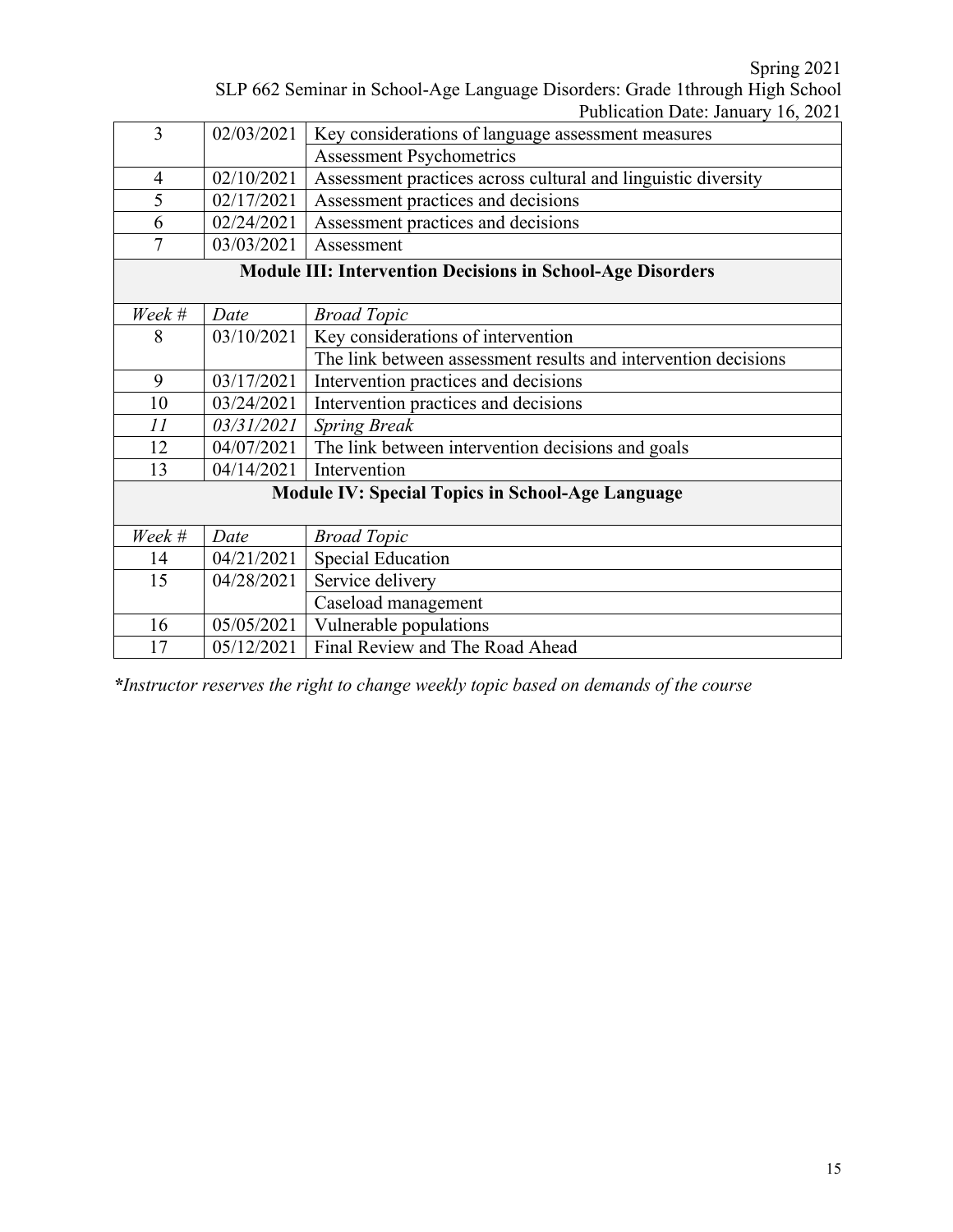#### **IX. Course Requirements**

*\*The Instructor reserves the right to adjust a curve distribution for grade assignment, in order to most accurately reflect student performance, consistent with the University's definitions for graduate grade assignment, as discussed in University Course Catalog, under General Regulations and Procedures: Grades and Grading Procedures.*

*Note: Failure to complete any one of the below course requirements will result in a failing grade for this course.* Assessment Description:

| <b>Assignment</b>                                     | <b>Description</b>                                                                                                                                                                                                                                                                                                                                                                                                                                                     |
|-------------------------------------------------------|------------------------------------------------------------------------------------------------------------------------------------------------------------------------------------------------------------------------------------------------------------------------------------------------------------------------------------------------------------------------------------------------------------------------------------------------------------------------|
| <b>Weekly Reflective Writing</b><br><b>Assignment</b> | Students will respond to a prompt related to each week's readings in a 250-word essay with two<br>specific references to the week's readings.                                                                                                                                                                                                                                                                                                                          |
| <b>Research Synthesis</b>                             | Student pairs will identify a scholarly article published within the past 10 years on a specified<br>topic related to school-aged language (with professor approval), locate two related articles (one<br>on assessment and one on intervention), and synthesize the findings into a two-page paper.<br>Students will also lead a 15-minute class discussion on the synthesis.                                                                                         |
| <b>Annotated Bibliography I</b>                       | Each student in the groups will turn in an annotated bibliography for five unique articles related<br>to the Group Assessment Project. Students may incorporate one article from the course reference<br>list.                                                                                                                                                                                                                                                         |
| <b>Group Assessment Project</b>                       | Student groups (max 3 students) will develop an assessment plan for a school-age student. The<br>profile of the student will be developed with the professor. The assessment plan will include<br>selection of assessment measures, rationales for these decisions, and include the five domains of<br>language, and the four modalities of language. Students will summarize the plan in an 8-page<br>paper and participate in a group discussion regarding the plan. |
| <b>Annotated Bibliography II</b>                      | Each student in the group will turn in an annotated bibliography for six articles cited in the Group<br>Intervention Project. Students may incorporate one article from the course reference list.                                                                                                                                                                                                                                                                     |
| <b>Group Intervention Project</b>                     | Student groups (max 3 students) will identify an intervention related to school-age language in<br>conjunction with the professor. This project involves a 10-page paper describing the intervention,                                                                                                                                                                                                                                                                  |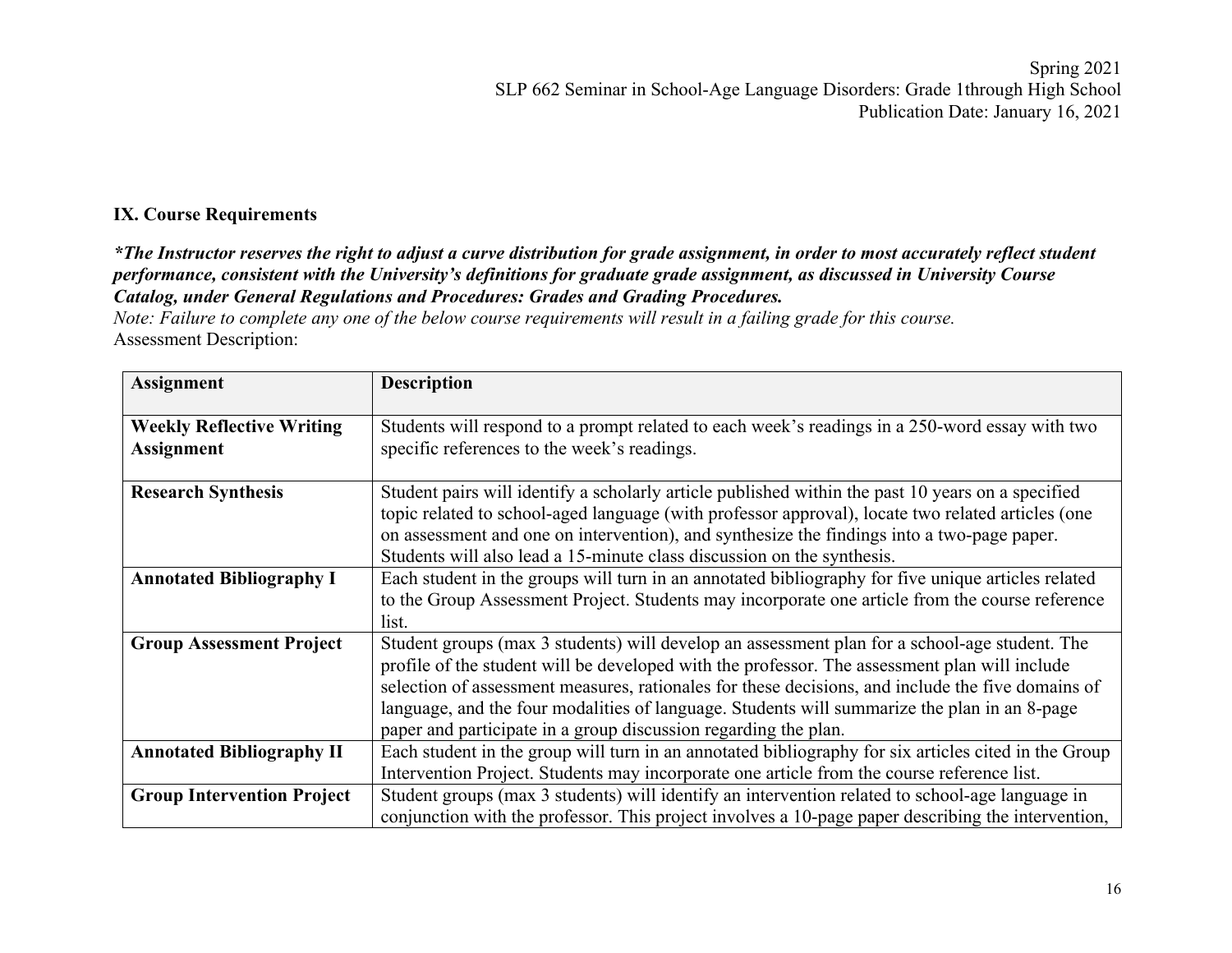| <b>Assignment</b>                 | <b>Description</b>                                                                                                                                                                                   |
|-----------------------------------|------------------------------------------------------------------------------------------------------------------------------------------------------------------------------------------------------|
|                                   | the profile of individuals appropriate for the intervention, and theoretical rationales for the<br>intervention. Students will participate in a group discussion of the intervention and demonstrate |
|                                   | the intervention.                                                                                                                                                                                    |
| <b>Annotated Bibliography III</b> | Students will turn in an annotated bibliography of four articles on one of the Special Topics in                                                                                                     |
|                                   | School-Age Language with approval of the professor. One article may be from the course                                                                                                               |
|                                   | bibliography. Students will participate in a class discussion on their collection of articles.                                                                                                       |

Links Between SLOs and Assignments:

| $\rightarrow$<br><b>Assignments</b><br><b>Student Learning Outcomes</b>                                                                                                                                                                                        | <b>Weekly Reflective</b><br><b>Writing</b> | Research<br><b>Synthesis</b> | Group<br><b>Assessment</b><br>Project | Group<br><b>Intervention</b><br>Project | Annotated<br><b>Bibs</b> |
|----------------------------------------------------------------------------------------------------------------------------------------------------------------------------------------------------------------------------------------------------------------|--------------------------------------------|------------------------------|---------------------------------------|-----------------------------------------|--------------------------|
| Discuss the continuum of language learning and disorders<br>with a focus on <i>developmental language disorder</i> from<br>Grade 1 to High School                                                                                                              |                                            | ✓                            |                                       |                                         |                          |
| Explain why clinicians make certain intervention (and<br>assessment) choices within the context of some of the<br>myths that persist in language intervention and daily<br>practice                                                                            |                                            | $\checkmark$                 |                                       |                                         |                          |
| Demonstrate knowledge of the connections between and<br>among spoken and written language development and<br>disorders, linguistic and metalinguistic layers of language<br>development, and cognitive and executive functions;                                |                                            | $\checkmark$                 |                                       |                                         |                          |
| Demonstrate an understanding of the commonalities that<br>exist among children, adolescents, and young adults who<br>are labeled language disordered, learning disabled,<br>reading disabled, and dyslexic, among other clinical and<br>educational categories |                                            | $\checkmark$                 |                                       |                                         |                          |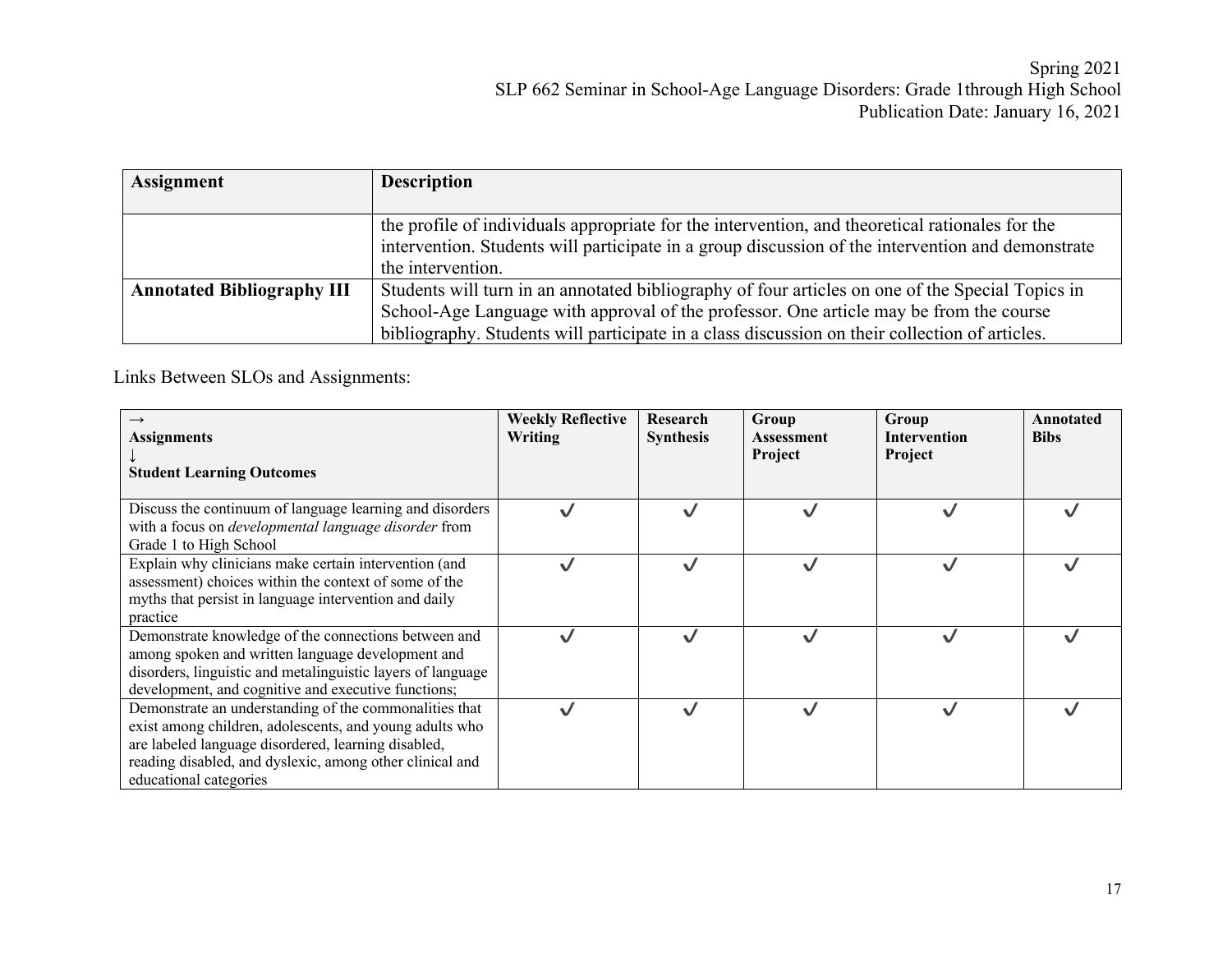| <b>Assignments</b><br><b>Student Learning Outcomes</b>                                                                                                                                                                            | <b>Weekly Reflective</b><br>Writing | Research<br><b>Synthesis</b> | Group<br><b>Assessment</b><br>Project | Group<br><b>Intervention</b><br>Project | Annotated<br><b>Bibs</b> |
|-----------------------------------------------------------------------------------------------------------------------------------------------------------------------------------------------------------------------------------|-------------------------------------|------------------------------|---------------------------------------|-----------------------------------------|--------------------------|
| Apply advanced principles and procedures for developing<br>literacy and curricular-focused intervention plans for<br>children, adolescents and young adults with language<br>learning disabilities across age levels and contexts |                                     |                              |                                       |                                         |                          |
| Demonstrate an understanding of the connections among<br>functional speech-sound disorders, literacy, and linguistic<br>and dialectical variations and approaches to assessment<br>and intervention in the schools.               |                                     |                              |                                       |                                         |                          |
| Articulate the professional challenges facing speech-<br>language pathologists and their ever-evolving roles post<br>the new millennium                                                                                           |                                     |                              |                                       |                                         |                          |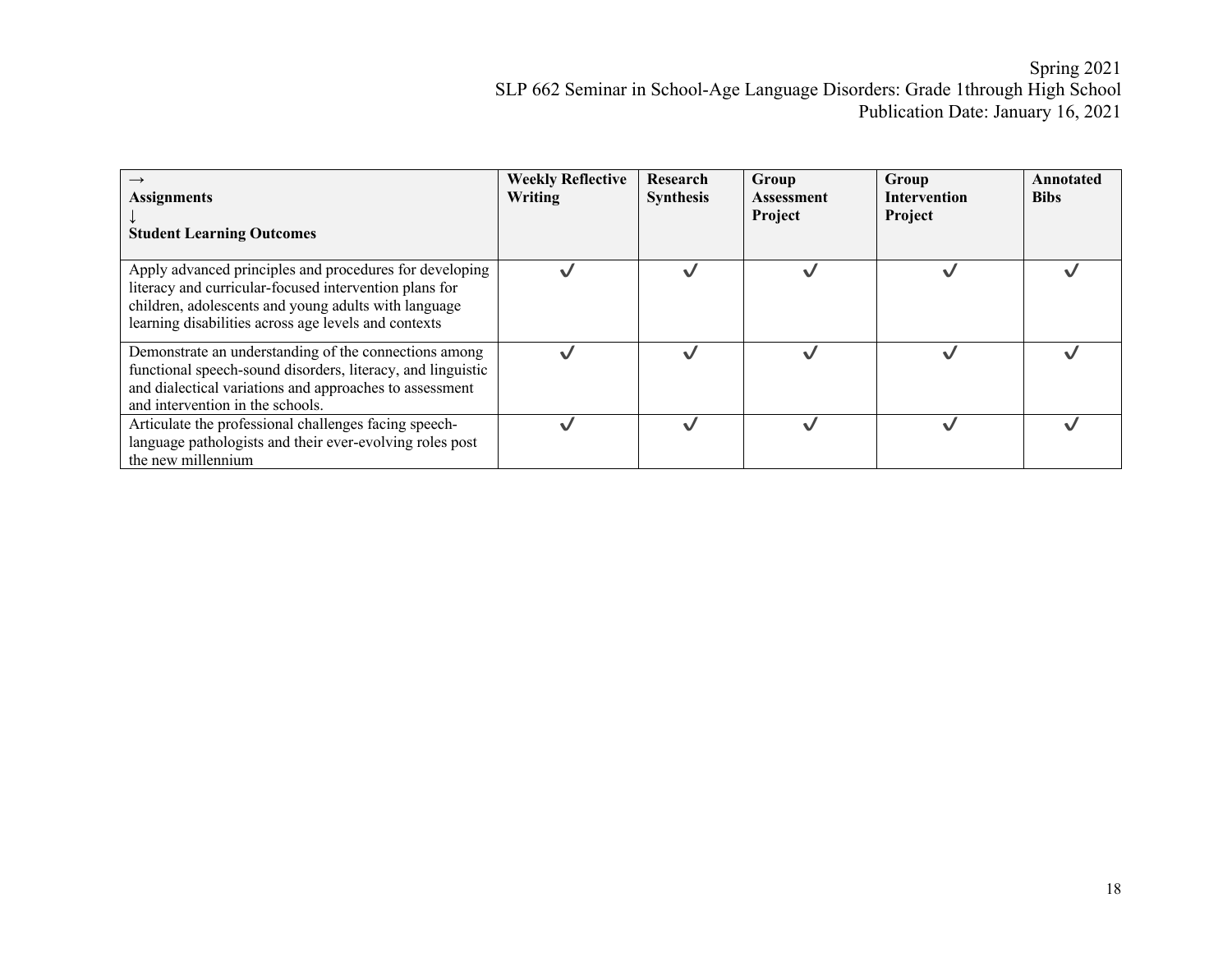### **X. Methods of Evaluating for Grading**

- 1. Weekly Reflective Writing
- 2. Research Synthesis
- 3. Group Assessment Project
- 4. Annotated Bibliography II
- 5. Intervention Project
- 6. Annotated Bibliography II

Course Assessments

| *Assessment Description          | Link to SLO | <b>Points</b> | % of Course |
|----------------------------------|-------------|---------------|-------------|
|                                  |             |               | Grade       |
| <b>Weekly Reflective Writing</b> | $1 - 7$     | 70            | 17.5.0%     |
| Research Synthesis               | $1 - 7$     | 40            | $10.0\%$    |
| Group Assessment Project         | $1 - 7$     | 60            | 15.0%       |
| Annotated Bib I                  | $1 - 7$     | 65            | 16.25%      |
| Group Intervention Project       | $1 - 7$     | 60            | 15.0%       |
| Annotated Bib II                 | $1 - 7$     | 65            | 16.25%      |
| <b>Annotated Bib III</b>         | $1 - 7$     | 40            | 10.0%       |
| <b>Total</b>                     |             | 400           | 100%        |
| <b>Points Allocation</b>         |             |               |             |
| <b>Individual Points</b>         |             | 280           | 70.0%       |
| <b>Group Points</b>              |             | 120           | $30.0\%$    |

\*Rubrics will be available on beachboard.

Course grades will be issued based on the following criteria:

- 90-100% "A" Performance of the student has been at the highest level, showing sustained excellence in meeting all course requirements and exhibiting an unusual degree of intellectual initiative.
- 80-89.99% "B" Performance of the student has been at a high level, showing consistent and effective achievement in meeting course requirements.
- 70-79% "C" Performance of the student has been at an adequate level, meeting the basic requirements of the course.
- 60-69% "D" Performance of the student has been less than adequate, meeting only the minimum course requirements.
- Below 60% "F" Performance of the student has been such that minimal course requirements have not been met.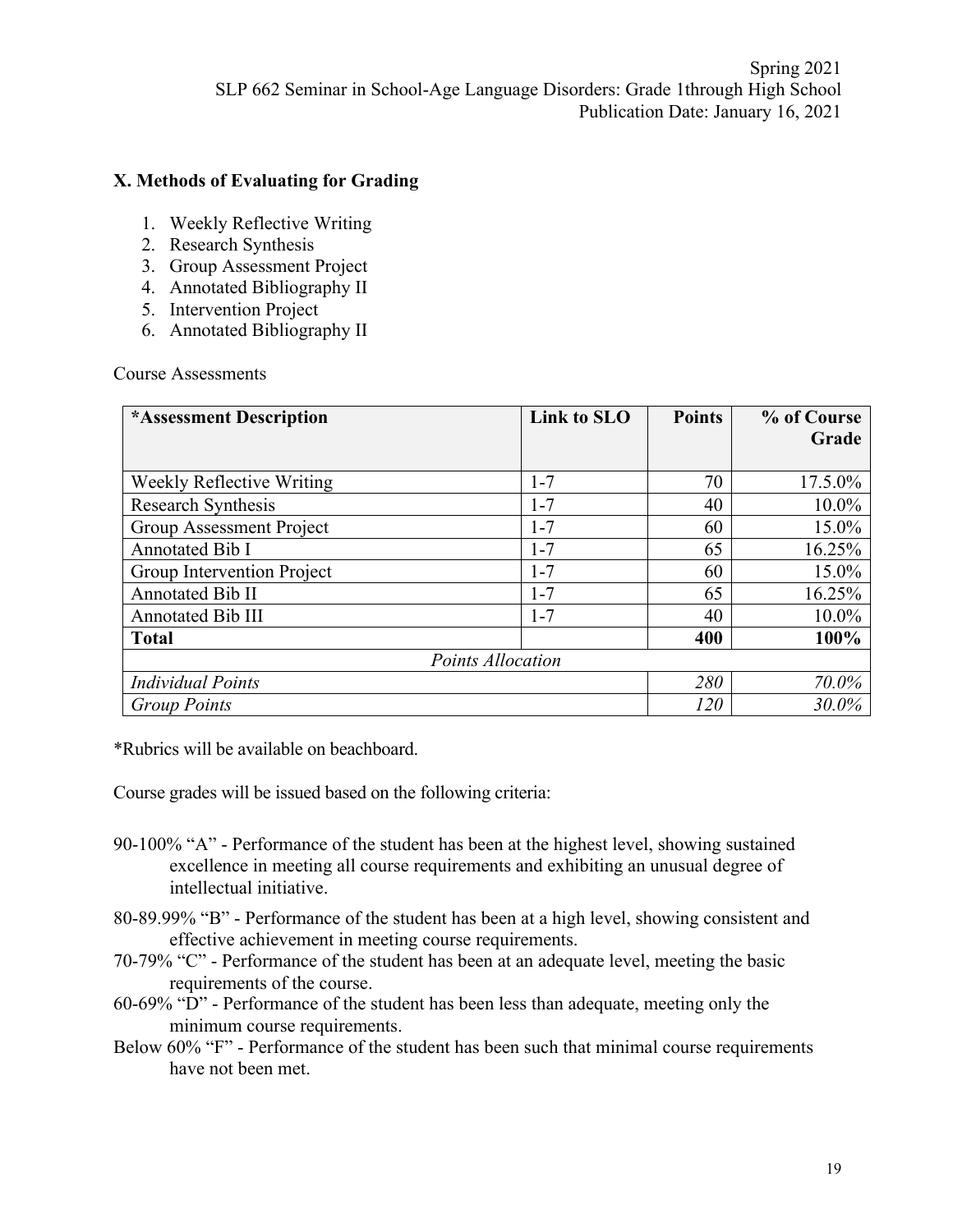## **XI. Course Policies**

### **A. Statement of Non-discrimination**

California State University, Long Beach is committed to maintaining an inclusive learning community that values diversity and fosters mutual respect. All students have the right to participate fully in university programs and activities free from discrimination, harassment, sexual violence, and retaliation. Students who believe they have been subjected to discrimination, harassment, sexual violence, or retaliation on the basis of a protected status such as age, disability, gender, gender identity/expression, sexual orientation, race, color, ethnicity, religion, national origin, veteran/veteran status or any other status protected by law, should contact the Office of Equity & Diversity at (562) 985-8256, University Student Union (USU) Suite 301, http://www.csulb.edu/depts/oed/.

### **B. Statement of Accessibility**

It is the student's responsibility to notify the instructor in advance of the need for accommodation of a university verified disability (PS 11-07, Course Syllabi and Standard Course Outlines). Students needing special consideration for class format and schedule due to religious observance or military obligations must notify the instructor in advance of those needs. Students who need special consideration for class schedules due to military obligations must notify the instructor at least one week in advance. Students who need special consideration for established religious observances should be notify the instructor during the first week of instruction.

Students who require additional time or other accommodation for assignments must secure verification/assistance from the CSULB Bob Murphy Access Center (BMAC). BMAC offers a variety of support services such as retention services, case management, disability management, writing assistance and tutoring. You can make an appointment via the front desk at BMAC located at the **Student Success Center, #110**, or by phone at, **562-985-5401** or via our new email address **BMAC@csulb.edu**. The student is responsible for discussing his/her need with the instructor and for making appropriate arrangements. Please ask the instructor if you have any questions.

Accommodation is a process in which the student, DSS, and instructor each play an important role. Students contact DSS so that their eligibility and need for accommodation can be determined. DSS identifies how much time is required for each exam. The student is responsible for discussing his/her need with the instructor and for making appropriate arrangements. Students who are eligible to receive accommodation should present an Accommodation Cover Letter and a DSS Student/Teacher Testing Agreement Form to the instructor as early in the semester as possible, but no later than a week before the first test. (It takes one week to schedule taking an exam at the DSS office.) The instructor welcomes the opportunity to implement the accommodations determined by DSS. Please ask the instructor if you have any questions.

## **C. Cheating and Plagiarism**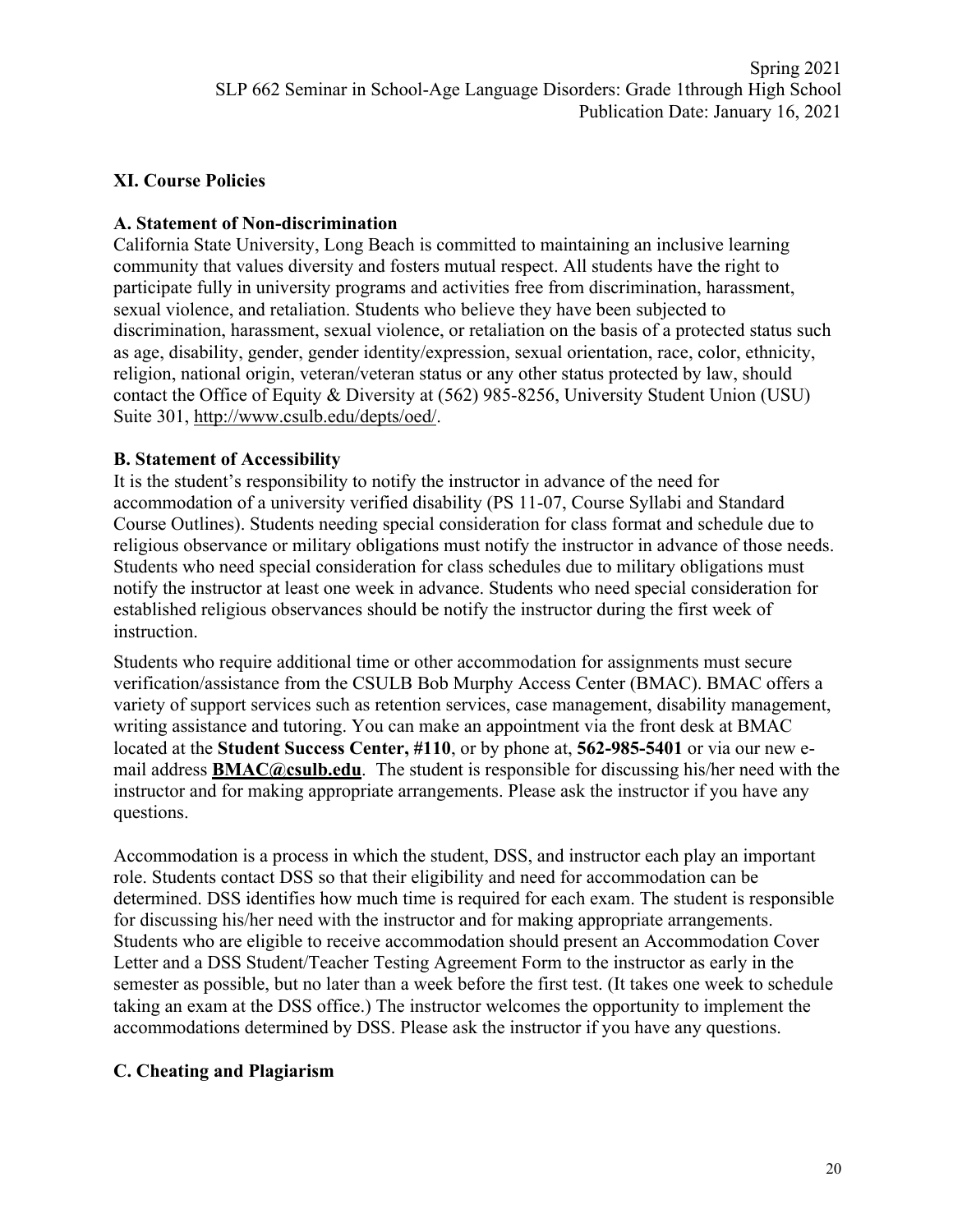#### http://catalog.csulb.edu/content.php?catoid=3&navoid=147&hl=Cheating+and+Plagiarism+&ret urnto=search#cheating-and-plagiarism)

Definition of Plagiarism: Plagiarism is defined as the act of using the ideas or work of another person or persons as if they were one's own, without giving credit to the source. Such an act is not plagiarism if it is ascertained that the ideas were arrived at through independent reasoning or logic or where the thought or idea is common knowledge. Acknowledge of an original author or source must be made through appropriate references, i.e., quotation marks, footnotes, or commentary. Examples of plagiarism include, but are not limited to, the following: the submission of a work, either in part or in whole, completed by another; failure to give credit for ideas, statements, facts or conclusions which rightfully belong to another; in written work, failure to use quotation marks when quoting directly from another, whether it be a paragraph, a sentence, or even a part thereof; or close and lengthy paraphrasing of another's writing or programming. A student who is in doubt about the extent of acceptable paraphrasing should consult the instructor. Students are cautioned that, in conducting their research, they should prepare their notes by (a) either quoting material exactly (using quotation marks) at the time they take notes from a source; or (b) departing completely from the language used in the source, putting the material into their own words. In this way, when the material is used in the paper or project, the student can avoid plagiarism resulting from verbatim use of notes. Both quoted and paraphrased materials must be given proper citations.

Definition of Cheating: Cheating is defined as the act of obtaining or attempting to obtain or aiding another to obtain academic credit for work by the use of any dishonest, deceptive or fraudulent means. Examples of cheating during an examination would include, but not be limited to the following: copying, either in part or in whole, from another test or examination; discussion of answers or ideas relating to the answers on an examination or test unless such discussion is specifically authorized by the instructor; giving or receiving copies of an exam without the permission of the instructor; using or displaying notes; "cheat sheets," or other information or devices inappropriate to the prescribed test conditions, as when the test of competence includes a test of unassisted recall of information, skill, or procedure; allowing someone other than the officially enrolled student to represent the same. Also included are plagiarisms as defined and altering or interfering with the grading procedures. It is often appropriate for students to study together or to work in teams on projects. However, such students should be careful to avoid use of unauthorized assistance, and to avoid any implication of cheating, by such means as sitting apart from one another in examinations, presenting the work in a manner which clearly indicates the effort of each individual, or such other method as is appropriate to the particular course.

Academic Action Options: One or more of the following academic actions are available to the faculty member who finds a student has been cheating or plagiarizing. These options may be taken by the faculty member to the extent that the faulty member considers the cheating or plagiarism to manifest the student's lack of scholarship or to reflect on the student's lack of academic performance in the course. These actions may be taken without a request for or before the receipt of a Report from the Academic Integrity Committee: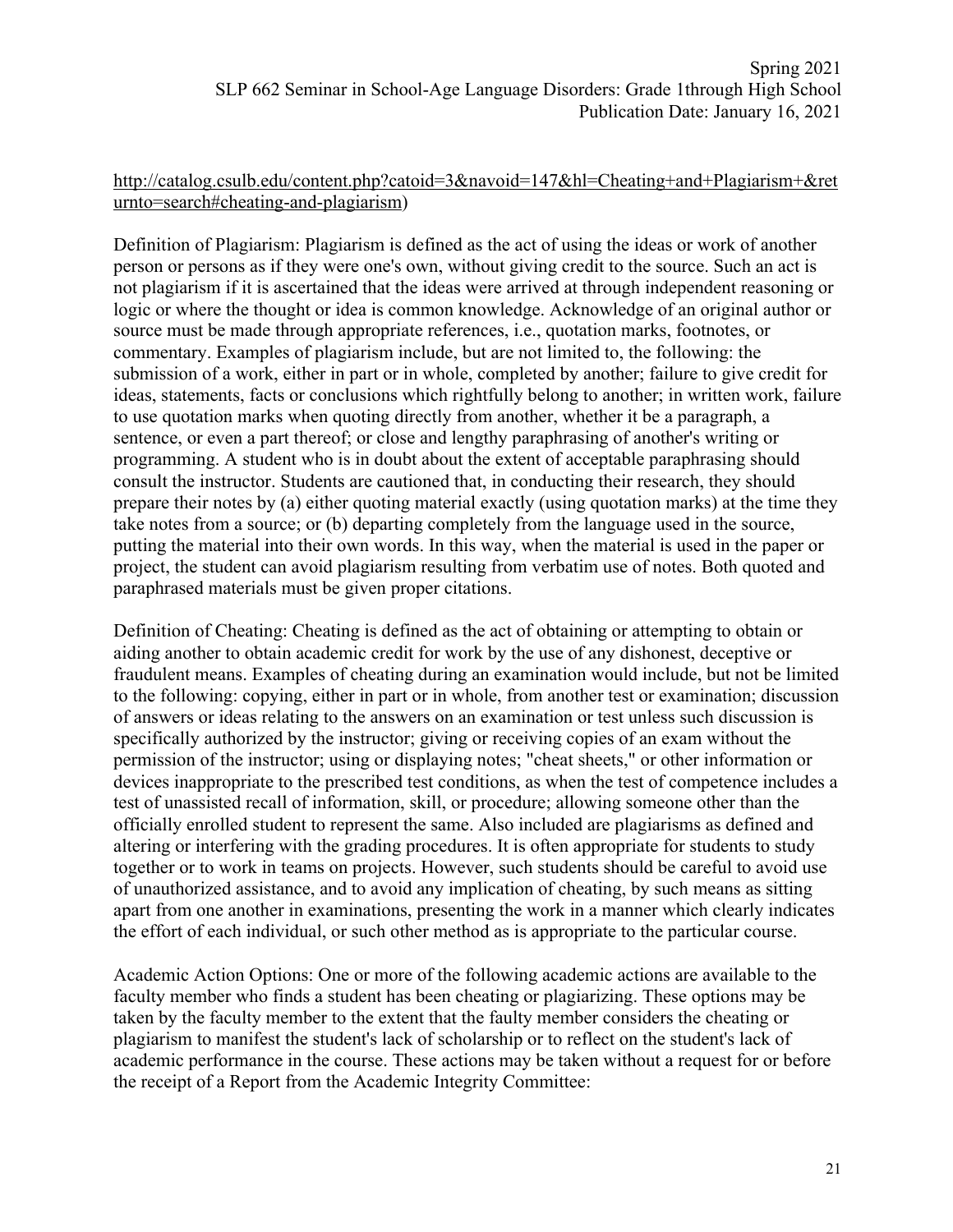A. Review – no action.

B. An oral reprimand with emphasis on counseling toward prevention of further occurrences;

C. A requirement that the work be repeated;

D. Assignment of a score of zero (0) for the specific demonstration of competence, resulting in the proportional reduction of final course grade;

E. Assignment of a failing final grade;

F. Referral to the Office of Judicial Affairs for possible probation, suspension, or expulsion."

# **D. Attendance Policy**

http://catalog.csulb.edu/content.php?catoid=3&navoid=147#class-attendance

It is highly recommended that students attend all classes to gain the maximum benefit. There are weekly in-class assignments that will help students prepare for the mid-term and final. If an absence is defined as excused per PS 01-01, students are allowed to make-up missed work. Students may have a valid reason to miss a class. When any of the following reasons directly conflict with class meeting times, students are responsible for informing faculty members of the reason for the absence and for arranging to make up missed assignments, tests, quizzes, and class work insofar as this is possible. Excused absences include, but are not limited to:

- 1. Illness or injury to the student
- 2. Death, injury, or serious illness of an immediate family member. An immediate family member is defined as a close relative, or a person residing in the immediate household of the student.
- 3. Religious reasons (California Education Code section 89320)
- 4. Jury duty or government obligation
- 5. University sanctioned or approved activities (examples include: artistic performances, forensics presentations, participation in research conferences, intercollegiate athletic activities, student government, required class field trips, etc.)

# **E. Withdrawal Policy**

Regulations governing the refund of student fees in the California State University system are prescribed by the CSU Board of Trustees; see California Code of Regulations, Title 5, Education, Section

41802. (http://catalog.csulb.edu/content.php?catoid=3&navoid=147#cancellation-of-registrationor-withdrawal-from-csulb)

- 1. Withdrawal during the first two weeks of instruction: Students may withdraw during this period and the course will not appear on their permanent records.
- 2. Withdrawal after the second week of instruction and prior to the final three weeks of the regular semester (20% of a non-standard session) of instruction: Withdrawals during this period are permissible only for serious and compelling reasons. The approval signatures of the instructor and school director are required. The request and approvals shall state the reasons for the withdrawal. Students should be aware that the definition of "serious and compelling reasons" as applied by faculty and administrators may become narrower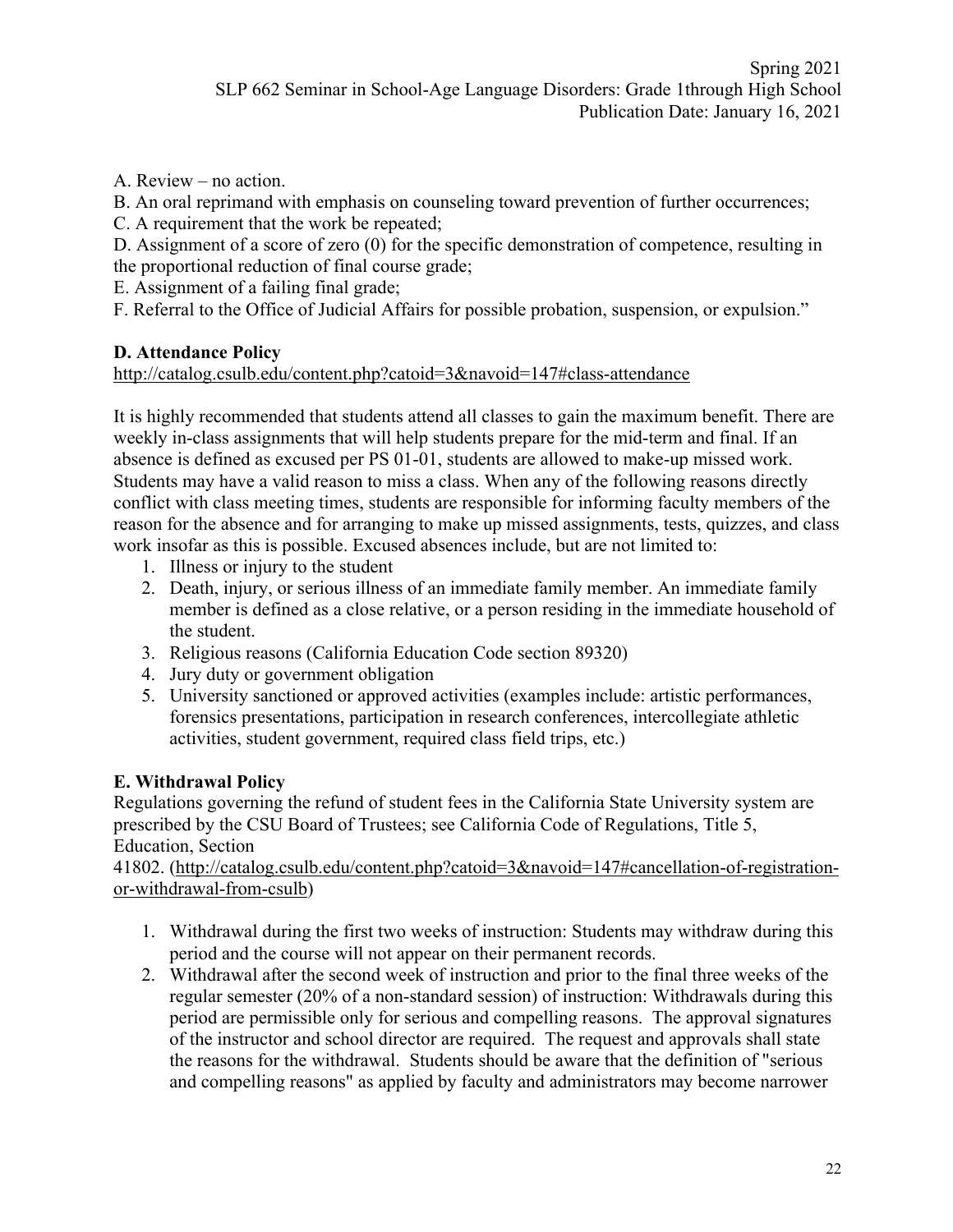as the semester progresses. Copies of such approvals are kept on file by Enrollment Services.

- 3. Withdrawal during the final three weeks of instruction: Withdrawal during the final three weeks of instruction is not permitted except in cases such as accident or serious illness where the circumstances causing the withdrawal are clearly beyond the student's control and the assignment of an Incomplete is not practical. Ordinarily, withdrawal in this category will involve total withdrawal from the campus except that a Credit/No Credit grade or an Incomplete may be assigned for other courses in which sufficient work has been completed to permit an evaluation to be made. Request for permission to withdraw under these circumstances must be made in writing on forms available from Enrollment Services. The requests and approvals shall state the reasons for the withdrawal. These requests must be approved by the instructor of record, school director (or designee), college dean (or designee), and the academic administrator appointed by the president to act in such matters. Copies of such approvals are kept on file by Enrollment Services.
- 4. Limits on Withdrawal: No undergraduate student may withdraw from more than a total of 18 units. This restriction extends throughout the entire undergraduate enrollment of a student at CSULB for a single graduation, including special sessions, enrollment by extension, and re-enrolling after separation from the University for any reason. The following exceptions apply:
	- a. Withdrawals prior to the end of the second week of a semester (13%) of instruction at CSULB,
	- b. Withdrawals in terms prior to fall 2009 at CSULB,
	- c. Withdrawals at institutions other than CSULB, and
	- d. Withdrawals at CSULB for exceptional circumstances such as serious illness or accident (the permanent academic record will show these as a WE to indicate the basis for withdrawal).
- 5. Medical Withdrawal: CSULB may allow a student to withdraw without academic penalty from classes if the following criteria are met:
	- a. A completed Medical Withdrawal Form, including any required documentation, is submitted to Enrollment Services before the end of the semester, and
	- b. The student presents evidence to demonstrate that a severe medical or debilitating psychological condition prevented the student from attending and/or doing the required work of the courses to the extent that it was impossible to complete the courses.

## **F. Campus Behavior**

1. CSULB Statement on Civility and acts of Violence: California State University, Long Beach, takes pride in its tradition of maintaining a civil and non-violent learning, working, and social environment. Civility and mutual respect toward all members of the University community are intrinsic to the establishment of excellence in teaching and learning. They also contribute to the maintenance of a safe and productive workplace and overall healthy campus climate. The University espouses and practices zero tolerance for violence against any member of the University community (i.e., students, faculty, staff,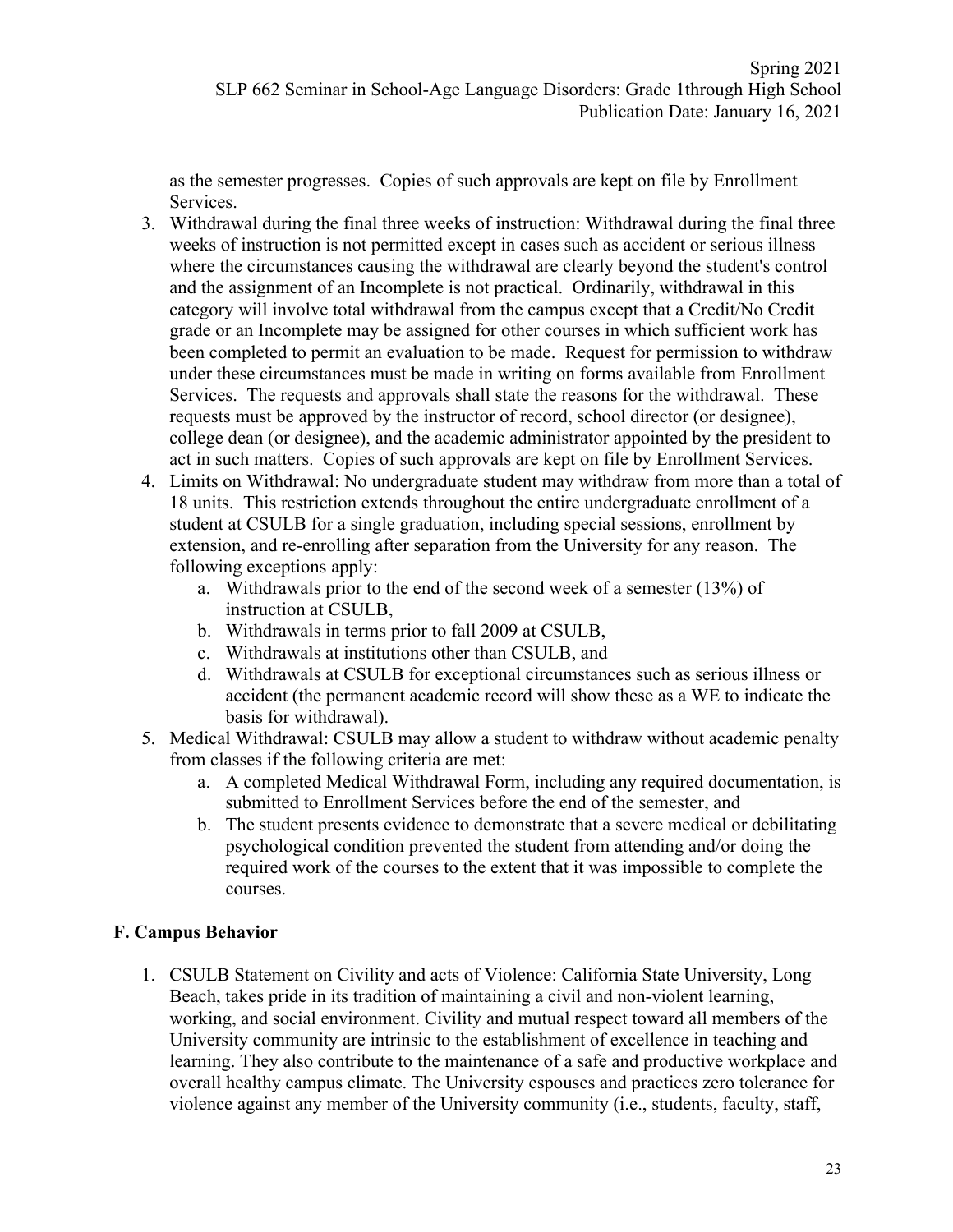administrators, and visitors). Violence and threats of violence not only disrupt the campus environment, they also negatively impact the University's ability to foster open dialogue and a free exchange of ideas among all campus constituencies (CSULB Catalog, AY 2015-2016, p. 855).

- 2. Preferred Gender Pronoun: This course affirms people of all gender expressions and gender identities. If you prefer to be called a different name than what is on the class roster, please let me know. Feel free to correct me on your preferred gender pronoun. You may also change you name for BeachBoard and MyCSULB without a legal name change, to submit a request go to MyCSULB/Personal Information/Names. If you have any questions or concerns, please do not hesitate to contact me.
- 3. Classroom Expectations: All students of the California State University system must adhere to the Student Conduct Code as stated in Section 41301 of the Title 5 of the California Code of Regulations as well as all campus rules, regulations, codes and policies. Students as emerging professionals are expected to maintain courtesy, respect for difference, and respect for the rights of others.
- 4. Unprofessional and Disruptive Behavior: It is important to foster a climate of civility in the classroom where all are treated with dignity and respect. Therefore, students engaging in disruptive or disrespectful behavior in class will be counseled about this behavior. If the disruptive or disrespectful behavior continues, additional disciplinary actions may be taken. *This includes a commitment to maintain established classroom policies against voice and/or video recordings (including photos) unless permitted for ADA accommodations as noted above.*

#### **G. Electronic Media**

- 1. Any time that a class session is recorded during the COVID-19-related Alternate Modality of Instruction, students will be notified. If students do not want their likeness during class participation included in the recorded class session, they may elect to not participate via video recordings. Recordings will be available for viewing during the Remote Instruction Period subject to the following:
	- Only students enrolled in the subject class during the Remote Instruction Period may view the recording.
	- Students may not post or use the recordings in any other setting (e.g., social media) for any purpose. Students who violate this will be subject to student discipline, up to and including expulsion.
	- Federal and California law as well as University policies protecting intellectual property rights and use of instructional materials (including any recordings of class sessions) remain in effect during the Remote Instruction Period.
	- If faculty have any plan to use the recording for a different class in the future, the faculty member will need written FERPA consent from those students in the current class who are identifiable in any of the recordings. A FERPA consent form signed by all students in the course will also be needed if the recordings are made available to others beyond the classroom on a non-secure digital platform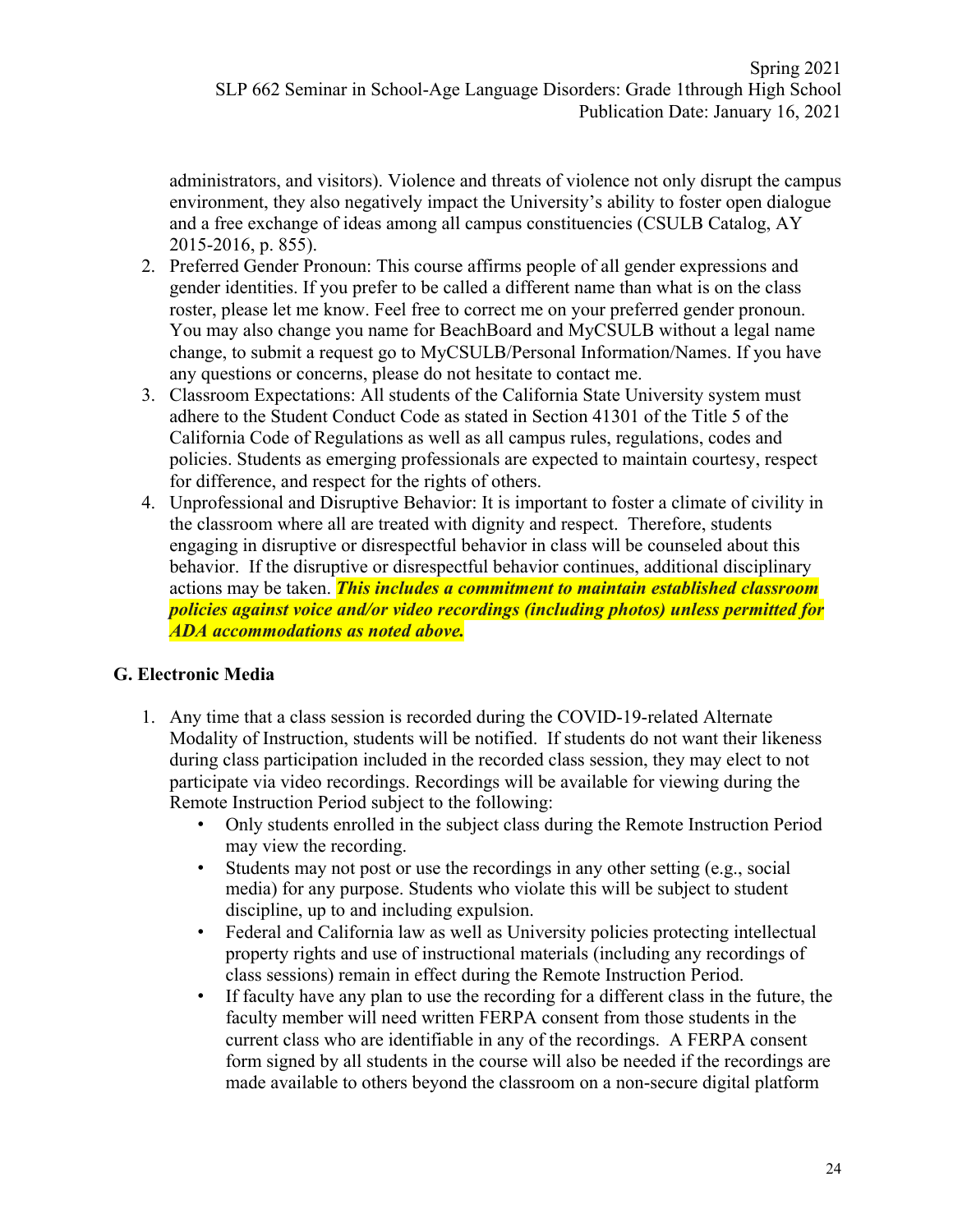### **Zoom Netiquette**

Students **may not record (audio or video)** in this class except in accordance with ADA accommodations approved by the Bob Murphy Access Center (BMAC), which need to be submitted in writing to the instructor according the BMAC guidelines. Any recordings made in connection with a disability accommodation are for the student's personal academic use **only** and may not be distributed in any manner to any other individual.

The section below refers to etiquette with technology while using Zoom. A few things to keep in mind are:

- Dress appropriately as if you were sitting in a face-to-face class.
- While not required, it is strongly suggested you keep your video on to maintain the strong interpersonal quality of a traditional face-to-face course. If there are personal circumstances preventing you from keeping your video on, please reach out to me directly to discuss alternative ways of maintaining active classroom engagement.
- Think about your background remove items that may be distracting to others, including distracting virtual backgrounds. I suggest sitting in front of a blank wall if you can.
- Speak to the camera and not the screen.
- Raise your hand to speak and don't interrupt others while speaking.
- Keep microphone muted when you are not speaking—this will prevent inadvertent noises, such as coughs, rattling papers, or chair squeaks, from interrupting others
- Make use of Zoom's chat function.
- Use your full name to identify yourself in Zoom.
- Close any windows or programs open on your device that are unrelated to your meeting.

For further information, please see "Zoom Meetings Best Practices" from California State University, Long Beach at https://www.csulb.edu/academic-technology-services/instructionaldesign/zoom-meetings-best-practices

#### **Professor Expectations**

Lectures and all course materials are considered the intellectual property of the professor and may not be used or posted without the express permission of the professor. Further, students must obtain explicit permission of the professor to record a lecture.

If you require additional assistance or need to speak with me outside of class times, my times for my office hours and office location are listed above. Come to my office prepared, with a list of specific questions.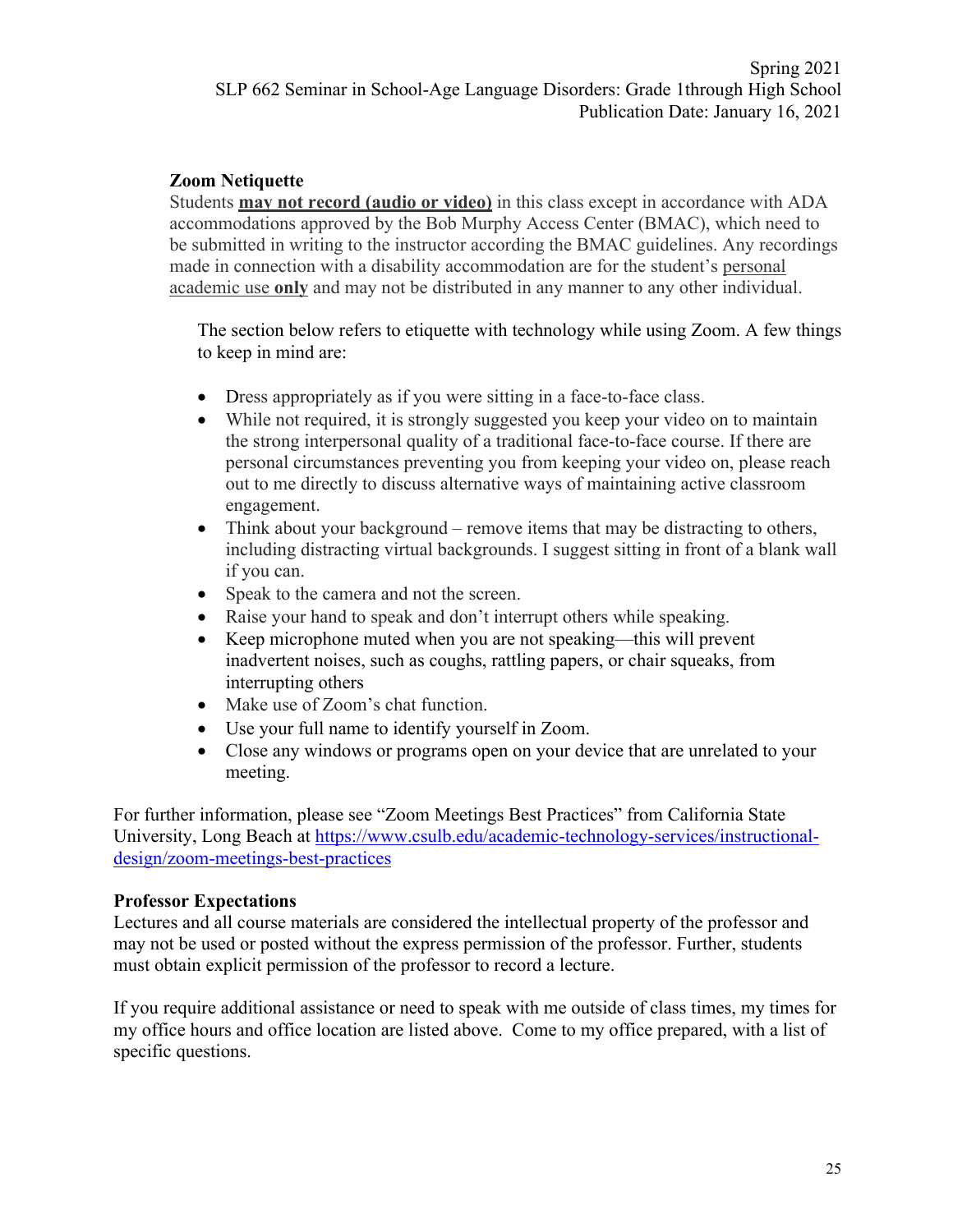#### **I am happy to answer questions via e-mail; however, please stay abreast of the readings and course content and plan so that you can contact me with sufficient time to respond. I typically respond to e-mails within 48 hours.**

Letter of recommendation requirements: Students requesting letters of recommendation must have taken at least two courses with me and have received an "A" grade in both classes.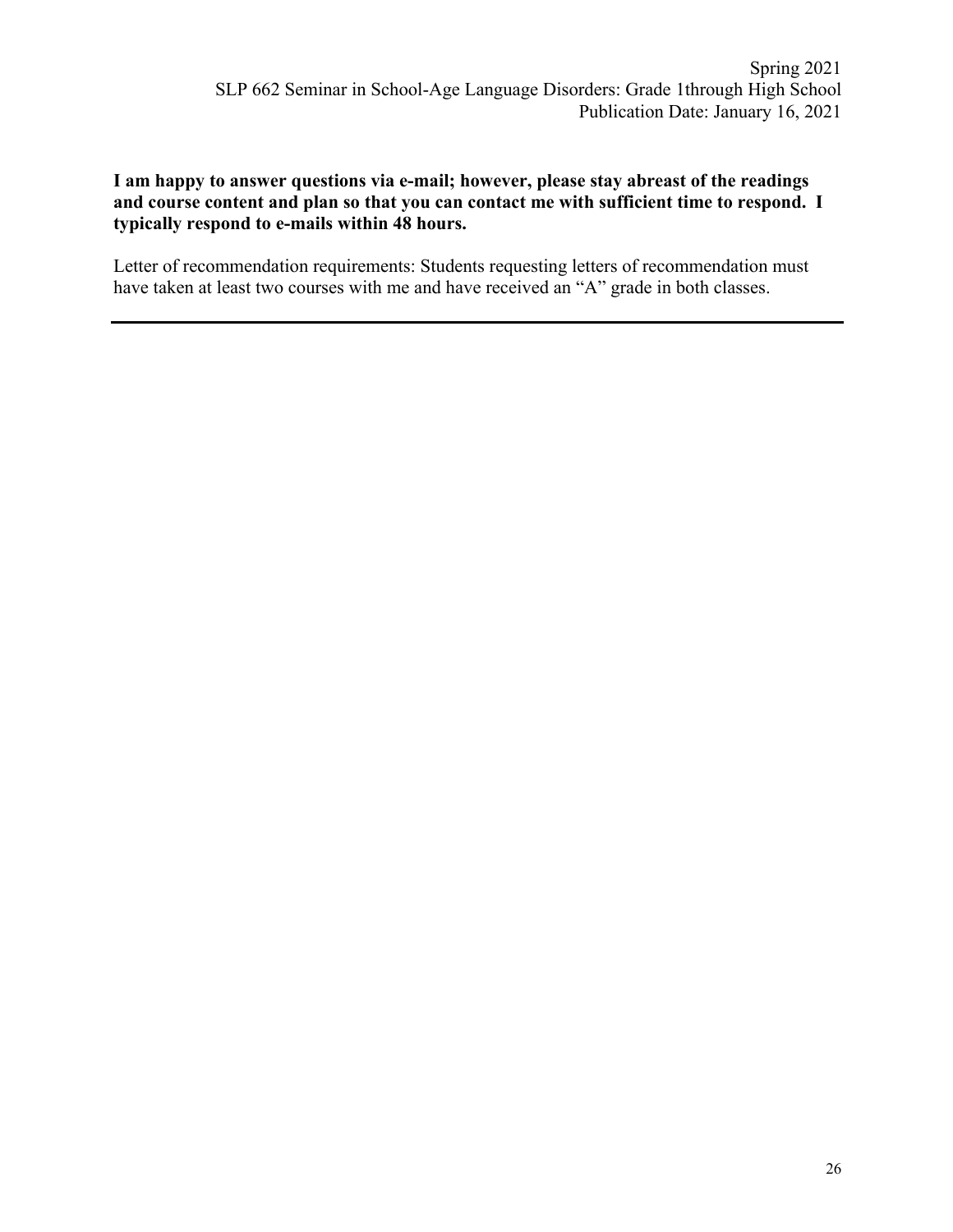### *Course Outline/Reading Schedule:*

The following course schedule is tentative. The instructor reserves the right to change/modify it at anytime. **It is expected that the readings listed below will be completed prior to class sessions. I do not simply review what is in the readings. Our class time will be spent highlighting important or difficult concepts, answering your questions about the readings, and extending the content of the readings through videos, demonstrations, etc. IT IS THE STUDENT'S RESPONSBILITY TO READ AND UNDERSTAND WHAT IS CONTAINED IN THE READINGS. This is why readings are assigned.** 

| Readings to be completed prior to class meetings                                          | <b>Assignments Due</b> |
|-------------------------------------------------------------------------------------------|------------------------|
| Module I:                                                                                 |                        |
| Overview of School-Age Language Disorders:                                                |                        |
| Setting the Stage                                                                         |                        |
|                                                                                           |                        |
| <b>Week 1: Jan 20</b>                                                                     |                        |
| Course introduction and Overview of the role of the SLP in the school-setting             |                        |
| 1. Wallach and Ocampo:                                                                    | Reflective Writing     |
| a. Chapter 1: Innovative Language Literacy Intervention at School-Age Levels: What It     |                        |
| Takes to Get There                                                                        |                        |
| 2. Ukrainetz:                                                                             |                        |
| Chapter 1: The Groundwork of Practice: Speech-Language Pathology in the Schools<br>a.     |                        |
| <b>Week 2: Jan 27</b>                                                                     |                        |
| Language, language development, and language disorders and                                |                        |
| Language and literacy                                                                     |                        |
| 1. Wallach and Ocampo:                                                                    | Reflective Writing     |
| a. Chapter 2: The Continuum of Language Disorders and Learning Disabilities: Definitional |                        |
| and Eligibility Issues                                                                    | Research Synthesis 1   |
| Ukraintez:<br>2 <sub>1</sub>                                                              |                        |
| Chapter 4: Speech-Language Services in the Schools: Rules of the Road<br>a.               |                        |
| Module II: Assessment Decisions in School-Age Language Disorders                          |                        |
| Week 3: Feb 3                                                                             |                        |
| Key considerations of language assessment measures and                                    |                        |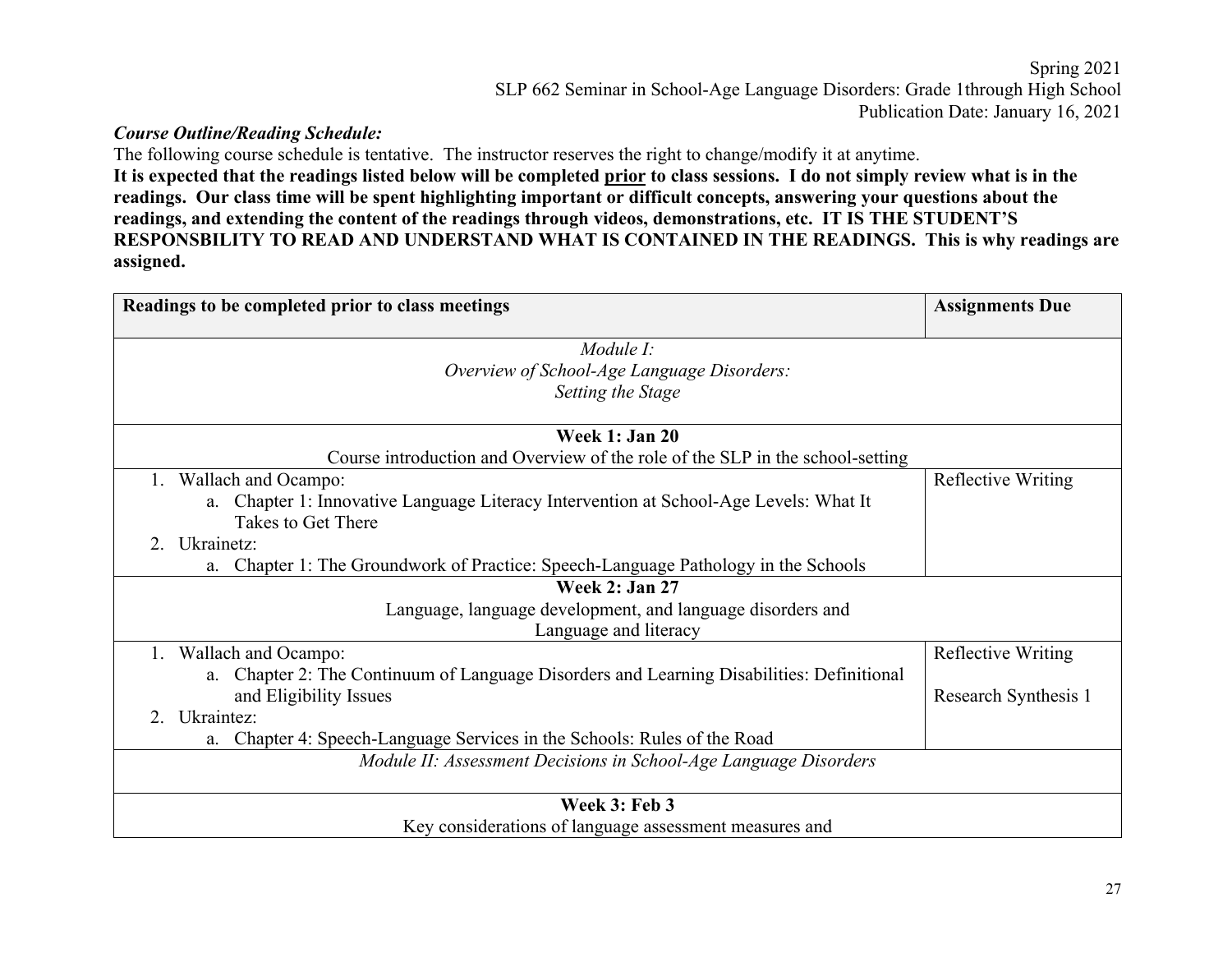Spring 2021

SLP 662 Seminar in School-Age Language Disorders: Grade 1through High School

Publication Date: January 16, 2021

| Readings to be completed prior to class meetings                                             | <b>Assignments Due</b>    |  |  |  |
|----------------------------------------------------------------------------------------------|---------------------------|--|--|--|
| Assessment psychometrics                                                                     |                           |  |  |  |
| 1. Wallach and Ocampo:                                                                       | <b>Reflective Writing</b> |  |  |  |
| a. Chapter 3: Integrating Spoken and Written Language: An Eye Toward Becoming Literate       |                           |  |  |  |
| 2. Bauman-Waengler:                                                                          | Research Synthesis 2      |  |  |  |
| a. Chapter 2: Clinical Framework                                                             |                           |  |  |  |
| 3. Article/s:                                                                                |                           |  |  |  |
| a. Fulcher-Rood, K., Castilla-Earls, A. P., & Higgibotham, J. (2018). School-based speech-   |                           |  |  |  |
| language pathologists' perspectives on diagnostic decision making. American Journal of       |                           |  |  |  |
| Speech-Language Pathology, 27, 796-812.                                                      |                           |  |  |  |
| Week 4: Feb $\overline{10}$                                                                  |                           |  |  |  |
| Assessment practices across cultural and linguistic diversity<br>1. Wallach and Ocampo:      | Reflective Writing        |  |  |  |
| a. Chapter 4: Preliteracy to the Literacies of School: How Curriculum-Relevant Intervention  |                           |  |  |  |
| <b>Begins</b>                                                                                | Research Synthesis 3      |  |  |  |
| 2. Bauman-Waengler:                                                                          |                           |  |  |  |
| a. Chapter 7: Diagnosis: Summarizing Data and Classifying Speech Sound Disorders             |                           |  |  |  |
| 3. Article/s:                                                                                |                           |  |  |  |
| a. Arias, G., & Frieberg, J. (2017). Bilingual language assessment: Contemporary versus      |                           |  |  |  |
| recommended practice in American schools. Language, Speech, and Hearing in Schools,          |                           |  |  |  |
| 48, 1-15.                                                                                    |                           |  |  |  |
| <b>Week 5: Feb 17</b>                                                                        |                           |  |  |  |
| Assessment practices and decisions                                                           |                           |  |  |  |
| 1. Ukrainetz:                                                                                | <b>Reflective Writing</b> |  |  |  |
| a. Chapter 5: Sorting the Learning Disorders: Language Impairments and Reading Disability    |                           |  |  |  |
| 2. Bauman-Waengler:                                                                          | Research Synthesis 4      |  |  |  |
| a. Chapter 8: Dialects and English as a Second Language<br>3. Article/s:                     | Annotated Bib I due       |  |  |  |
| a. Wallach, G. P. & Sun, L. (2014). Language disorders are learning disabilities: Challenges |                           |  |  |  |
| on the divergent and diverse paths to language learning disability. Topics in Language       |                           |  |  |  |
| Disorders, 34(1), 25-38.                                                                     |                           |  |  |  |
| <b>Week 6: Feb 24</b>                                                                        |                           |  |  |  |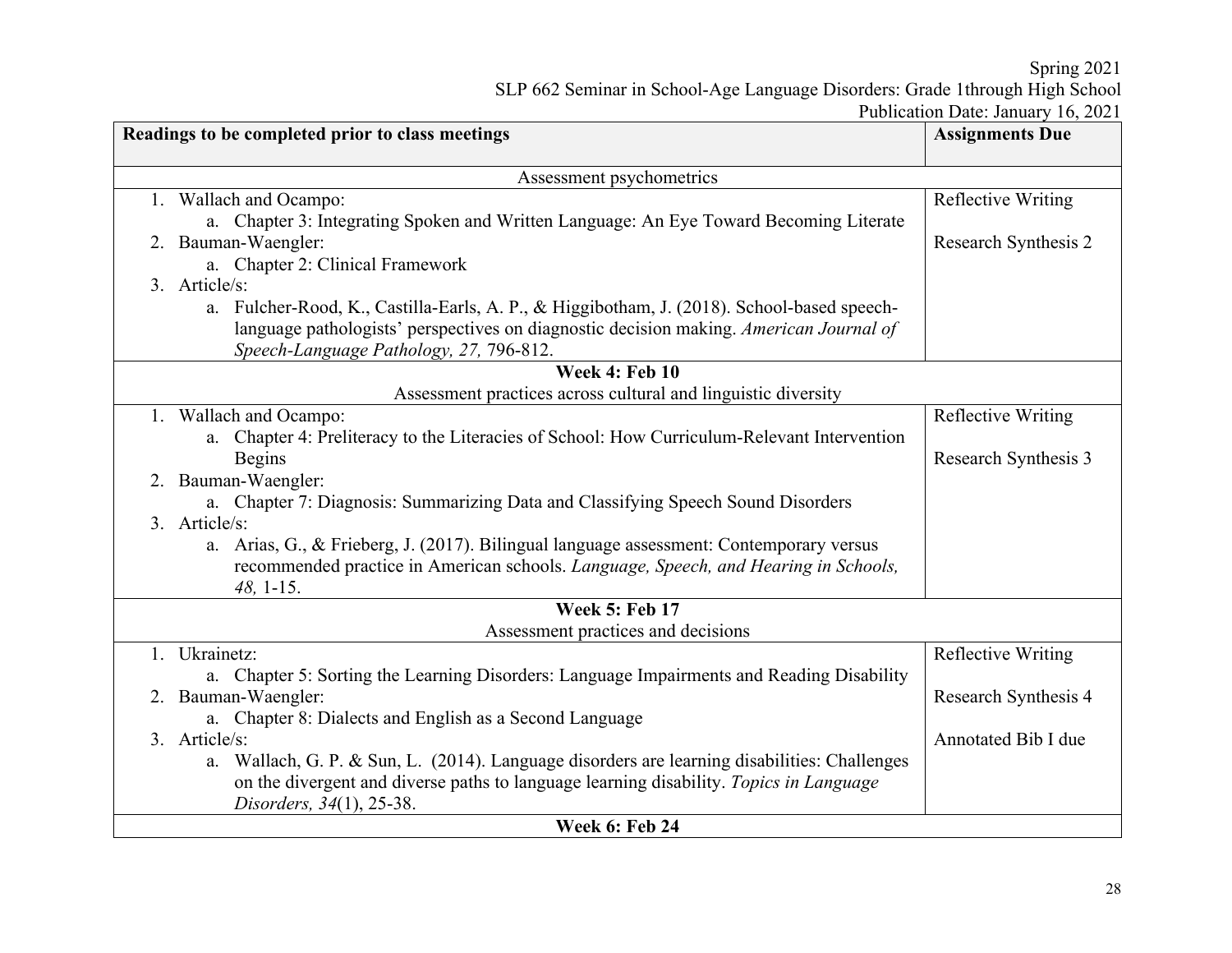Spring 2021

SLP 662 Seminar in School-Age Language Disorders: Grade 1through High School

Publication Date: January 16, 2021

| Readings to be completed prior to class meetings                                                                           | <b>Assignments Due</b>    |
|----------------------------------------------------------------------------------------------------------------------------|---------------------------|
| Assessment practices and decisions                                                                                         |                           |
| 1. Wallach and Ocampo:                                                                                                     | <b>Reflective Writing</b> |
| a. Chapter 5: Exploring Elements of Processing and Comprehension: Getting Beneath the                                      |                           |
| "Tip-of-the-Iceberg" of Symptoms and Intervention Choices                                                                  | Research Synthesis 5      |
| 2. Ukrainetz:                                                                                                              |                           |
| a. Chapter 6: Another Dimension to the Caseload: Bilingual Learners                                                        |                           |
| 3. Article/s:                                                                                                              |                           |
| a. Miller, J. F., Andriacchi, K., & Nockerts, A. (2016). Using spoken language sample                                      |                           |
| analysis to assess spoken language production in adolescents. Language, Speech Hearing<br>Services in Schools, 47, 99-112. |                           |
| Week 7: Mar 3                                                                                                              |                           |
| Assessment                                                                                                                 |                           |
| 1. Article/s:                                                                                                              | Reflective Writing        |
| a. Ebert, K. d., & Scott, C. M. (2014). Relationships between narrative language samples and                               |                           |
| norm-referenced test scores in language assessments of school-age children. Language,                                      | <b>Group Assessment</b>   |
| Speech, and Hearing Services in Schools, 45, 337-350.                                                                      | Project due               |
| b. Krueger, B. (2019). Eligibility and speech sound disorders: Assessment of social impact.                                |                           |
| Perspectives of the ASHA Special Interest Groups, 4, 85-90.                                                                |                           |
| c. Lahey, M. (1990). Who shall be called language disordered? Some reflections and one                                     |                           |
| perspective. Journal of Speech & Hearing Language Disorders, 55, 612-620.                                                  |                           |
| Module III: Intervention Decisions in School-Age Language Disorders                                                        |                           |
| Week 8: Mar 10                                                                                                             |                           |
| Key considerations of intervention and                                                                                     |                           |
| The link between assessment results and intervention decisions                                                             |                           |
| 1. Wallach and Ocampo:                                                                                                     | <b>Reflective Writing</b> |
| a. Chapter 7: Seeing the World Through Connected Text: Bringing Structure and Content,                                     |                           |
| Macro and Micro Pieces Together (Part 1)                                                                                   | Research Synthesis 6      |
| 2. Ukrainetz:                                                                                                              |                           |
| a. Chapter 2: The Foundations of Language Intervention: Theory and Research                                                |                           |
| 3. Article/s:                                                                                                              |                           |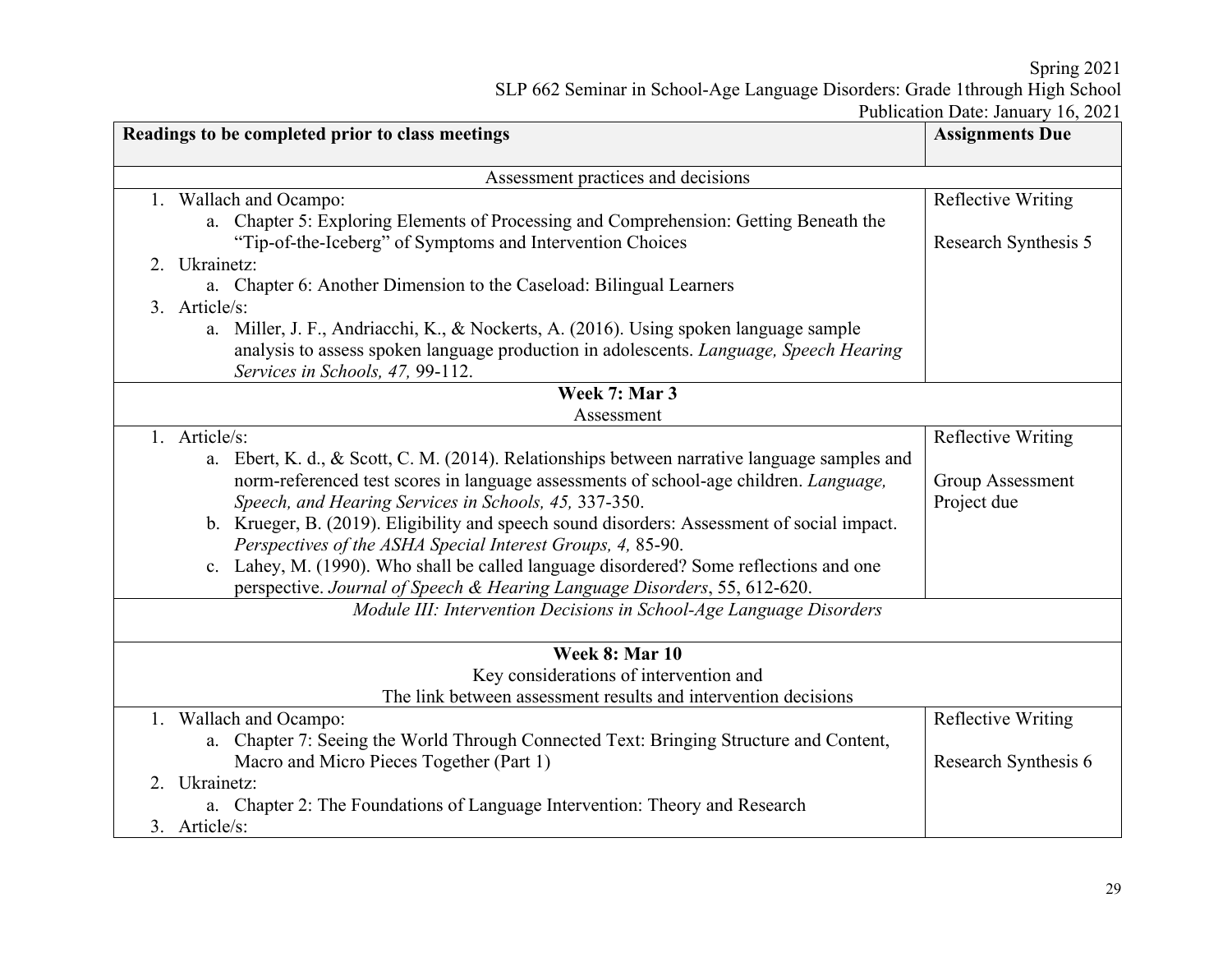Spring 2021 SLP 662 Seminar in School-Age Language Disorders: Grade 1through High School Publication Date: January 16, 2021

|                                                                                                 | I GOILEAUOII DAIC. JAILEA Y TO, $2021$ |  |  |  |
|-------------------------------------------------------------------------------------------------|----------------------------------------|--|--|--|
| Readings to be completed prior to class meetings                                                | <b>Assignments Due</b>                 |  |  |  |
|                                                                                                 |                                        |  |  |  |
| a. Gierut, J. A. (2007). Phonological complexity and language learnability. American Journal    |                                        |  |  |  |
| of Speech-Language Pathology, 16, 6-17.                                                         |                                        |  |  |  |
| <b>Week 9: Mar 17</b>                                                                           |                                        |  |  |  |
| Intervention practices and decisions                                                            |                                        |  |  |  |
| 1. Wallach and Ocampo:                                                                          | Reflective Writing                     |  |  |  |
| a. Chapter 8: Seeing the World Through Connected Text: Bringing Structure and Content,          |                                        |  |  |  |
| Macro and Micro Pieces Together (Part 2)                                                        | Research Synthesis 7                   |  |  |  |
| 2. Ukrainetz:                                                                                   |                                        |  |  |  |
| a. Chapter 3: Contextualized Skill Intervention Framework: The Whole and the Parts              |                                        |  |  |  |
| 3. Article/s:                                                                                   |                                        |  |  |  |
| a. De Anda, S., Blossom, M., & Abel, A. D. (2020). Cross-morpheme generalization using a        |                                        |  |  |  |
| complexity approach in school-age children. Journal of Speech, Language, and Hearing            |                                        |  |  |  |
| Research, 63, 3501-3524.                                                                        |                                        |  |  |  |
| <b>Week 10: Mar 24</b>                                                                          |                                        |  |  |  |
| Intervention practices and decisions                                                            |                                        |  |  |  |
| 1. Wallach and Ocampo:                                                                          | <b>Reflective Writing</b>              |  |  |  |
| a. Chapter 9: Back in the Field: Starting to Pull the Missing Pieces Together                   |                                        |  |  |  |
| 2. Bauman-Waengler:                                                                             | Research Synthesis 8                   |  |  |  |
| a. Chapter 9: Therapy for Articulation Disorders                                                |                                        |  |  |  |
| 3. Article/s:                                                                                   |                                        |  |  |  |
| a. Skebo, C. M., Lewis, B. A., Freebairn, L. A., Tag, J., Ciesla, A. A., & Stein, C. M. (2013). |                                        |  |  |  |
| Reading skills of students with speech sound disorders at three stages of literacy              |                                        |  |  |  |
| development. Language, Speech, and Hearing Services in Schools, 44, 360-373.                    |                                        |  |  |  |
| <b>Week 11: Mar 31</b>                                                                          |                                        |  |  |  |
| <b>Spring Break</b>                                                                             |                                        |  |  |  |
| <b>Week 12: Apr 7</b>                                                                           |                                        |  |  |  |
| The link between intervention decisions and goals                                               |                                        |  |  |  |
| 1. Wallach and Ocampo:                                                                          | Reflective Writing                     |  |  |  |
| a. Chapter 10: The End Becomes a New Beginning: Evaluating Intervention Sessions and            |                                        |  |  |  |
| Sequences                                                                                       | Research Synthesis 9                   |  |  |  |
| 2. Ukrainetz:                                                                                   |                                        |  |  |  |
|                                                                                                 |                                        |  |  |  |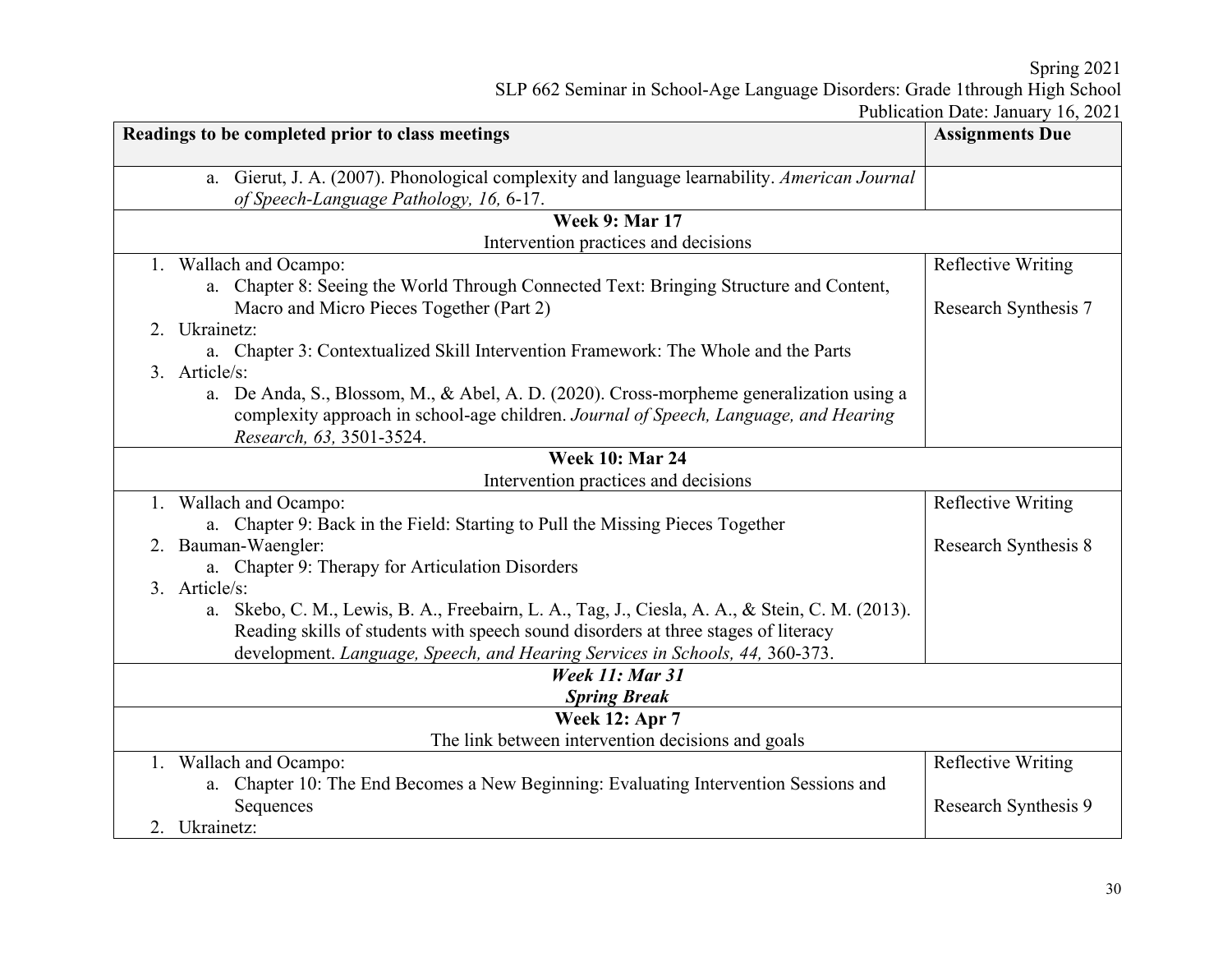Spring 2021 SLP 662 Seminar in School-Age Language Disorders: Grade 1through High School Publication Date: January 16, 2021

| Readings to be completed prior to class meetings |               | <b>Assignments Due</b>                                                                                         |                           |
|--------------------------------------------------|---------------|----------------------------------------------------------------------------------------------------------------|---------------------------|
|                                                  |               | a. Chapter 7: Promoting Diverse and Deep Vocabulary Development                                                | Annotated Bib II due      |
|                                                  | 3. Article/s: |                                                                                                                |                           |
|                                                  |               | a. Fey, M. E., Long, S. H., & Finestack, L. H. (2003). Ten principles of grammar facilitation                  |                           |
|                                                  |               | for children with specific language impairment. American Journal of Speech-Language                            |                           |
|                                                  |               | Pathology, 12(1), 3-15.<br>b. Sun, L., & Nippold, M. A. (2012). Narrative writing in children and adolescents: |                           |
|                                                  |               |                                                                                                                |                           |
|                                                  |               | Examining the literate lexicon. Language, Speech, and Hearing in Schools, 43, 2-13.<br><b>Week 13: Apr 14</b>  |                           |
|                                                  |               | Intervention                                                                                                   |                           |
|                                                  | 1. Ukrainetz: |                                                                                                                | <b>Reflective Writing</b> |
|                                                  | a.            | Chapter 8: The Place of Syntax in School-age Language Assessment and Intervention                              |                           |
|                                                  |               | b. Chapter 9: Telling a Good Story: Teaching the Structure of Narrative                                        |                           |
|                                                  | 2. Article/s: |                                                                                                                |                           |
|                                                  |               | a. Ehren, B. J., Murza, K. A., & Malani, M. D. (2012). Disciplinary literacy from a speech-                    |                           |
|                                                  |               | language pathologist's perspective. Topics in Language Disorders, 32(1), 85-98.                                |                           |
|                                                  |               | Module IV: Special Topics in School-Age Language                                                               |                           |
|                                                  |               | <b>Week 14: Apr 21</b>                                                                                         |                           |
|                                                  |               | <b>Special Education</b>                                                                                       |                           |
|                                                  | 1. Article/s: |                                                                                                                | <b>Reflective Writing</b> |
|                                                  |               | a. Castilla-Earls, A., Bedore, L., Rojas, R., Fabiano-Smith, L., Pruitt-Lord, S., Restrepo, M.                 |                           |
|                                                  |               | A., & Peña, E. (2020). Beyond scores: Using converging evidence to determine speech and                        | Research Synthesis 10     |
|                                                  |               | language services eligibility for dual language learners. American Journal of Speech-                          |                           |
|                                                  |               | Language Pathology, 29, 1116-132.                                                                              | Group Intervention and    |
|                                                  |               | b. Charity Hudley, A. H., Mallinson, C., Sudler, K., & Fama, M. (2018). The                                    | Project and               |
|                                                  |               | socioliguistically trained speech-language pathologist: Using knowledge of African                             | Demonstration due         |
|                                                  |               | American English to aid and empower African American Clientele. Perspectives of the                            |                           |
|                                                  |               | ASHA Special Interest Groups SIG 1, 3(Part), 118-131.                                                          |                           |
|                                                  |               | c. Sullivan, A. L., & Bal, A. (2013). Disproportionality in special education: Effects of                      |                           |
|                                                  |               | individual and school variables on disability risk. Exceptional Children, 79(4), 475-494.                      |                           |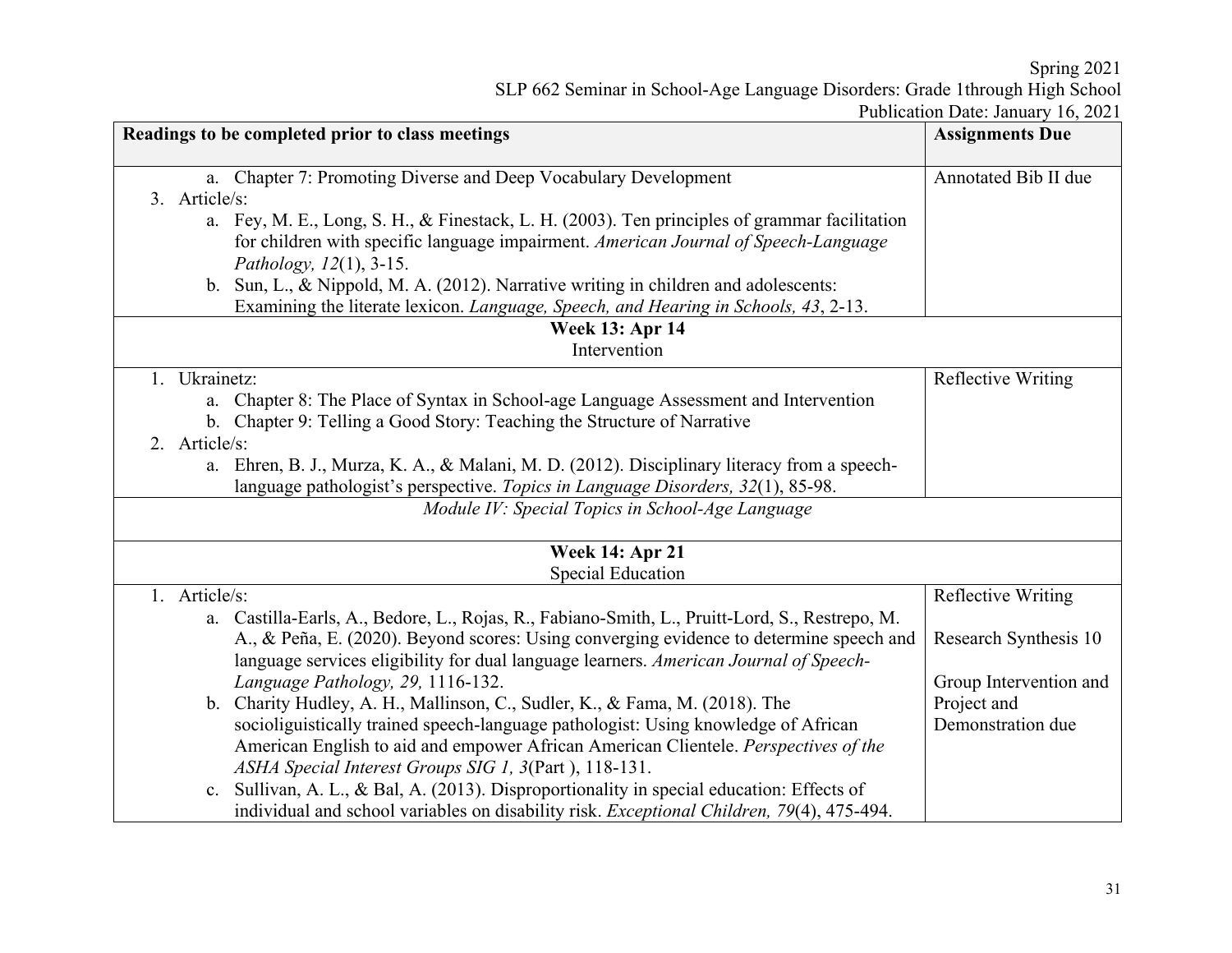Spring 2021 SLP 662 Seminar in School-Age Language Disorders: Grade 1through High School

Publication Date: January 16, 2021

| Readings to be completed prior to class meetings                                                                                                                                   | <b>Assignments Due</b>    |  |
|------------------------------------------------------------------------------------------------------------------------------------------------------------------------------------|---------------------------|--|
| <b>Week 15: Apr 28</b>                                                                                                                                                             |                           |  |
| Service Delivery and Caseload Management                                                                                                                                           |                           |  |
| 1. Ukrainetz:                                                                                                                                                                      | Reflective Writing        |  |
| a. Chapter 10: Informational Discourse: Teaching the Main Course of Schooling                                                                                                      |                           |  |
| 2. Article/s:                                                                                                                                                                      | Research Synthesis 11     |  |
| a. Green, L., Chance, P., & Stockholm, M. (2019). Implementation and perceptions of                                                                                                |                           |  |
| classroom-based service delivery: A survey of public school clinicians. Language, Speech,<br>and Hearing Services in Schools, 50, 656-672.                                         |                           |  |
| b. Parker-McGowan, Q., Chen, M., Reichle, J., Pandit, S., Johnson, L., & Kreibich, S. (2014).<br>Describing treatment intensity in milieu teaching interventions for children with |                           |  |
| developmental disabilities: A review. Language, Speech, and Hearing Services in Schools,<br>45, 351-364.                                                                           |                           |  |
| <b>Week 16: May 5</b>                                                                                                                                                              |                           |  |
| Vulnerable populations                                                                                                                                                             |                           |  |
| 1. Ukrainetz:                                                                                                                                                                      | <b>Reflective Writing</b> |  |
| a. Chapter 11: Playing the Classroom Game: Supporting Students Who Are at Risk                                                                                                     |                           |  |
| 2. Article/s:                                                                                                                                                                      | Research Synthesis 12     |  |
| a. Kenny, B., Lincoln, M, & Balandin, S. (2010). Experienced speech-language pathologists'                                                                                         |                           |  |
| responses to ethical dilemas: An integrated approach to ethical reasoning. American                                                                                                |                           |  |
| Journal of Speech-Language Pathology, 19, 121-134.                                                                                                                                 |                           |  |
| b. St. Clair, M. C., Forrest, C. L., Yew, S. G. K., & Gibson, J. L. (2019). Early risk factors                                                                                     |                           |  |
| and emotional difficulties in children at risk of developmental language disorder: A                                                                                               |                           |  |
| population cohort study. Journal of Speech, Language, and Hearing Research, 62, 2750-                                                                                              |                           |  |
| 2771.                                                                                                                                                                              |                           |  |
| <b>Week 17: May 12</b>                                                                                                                                                             |                           |  |
| Final Review and The Road Ahead                                                                                                                                                    |                           |  |
| 1. Ukrainetz:                                                                                                                                                                      | <b>Reflective Writing</b> |  |
| a. Chapter 16: The Final Frontier: High School and College Students with Reading Disorders                                                                                         |                           |  |
| 2. Article/s:                                                                                                                                                                      | Annotated                 |  |
|                                                                                                                                                                                    | Bibliography III due      |  |